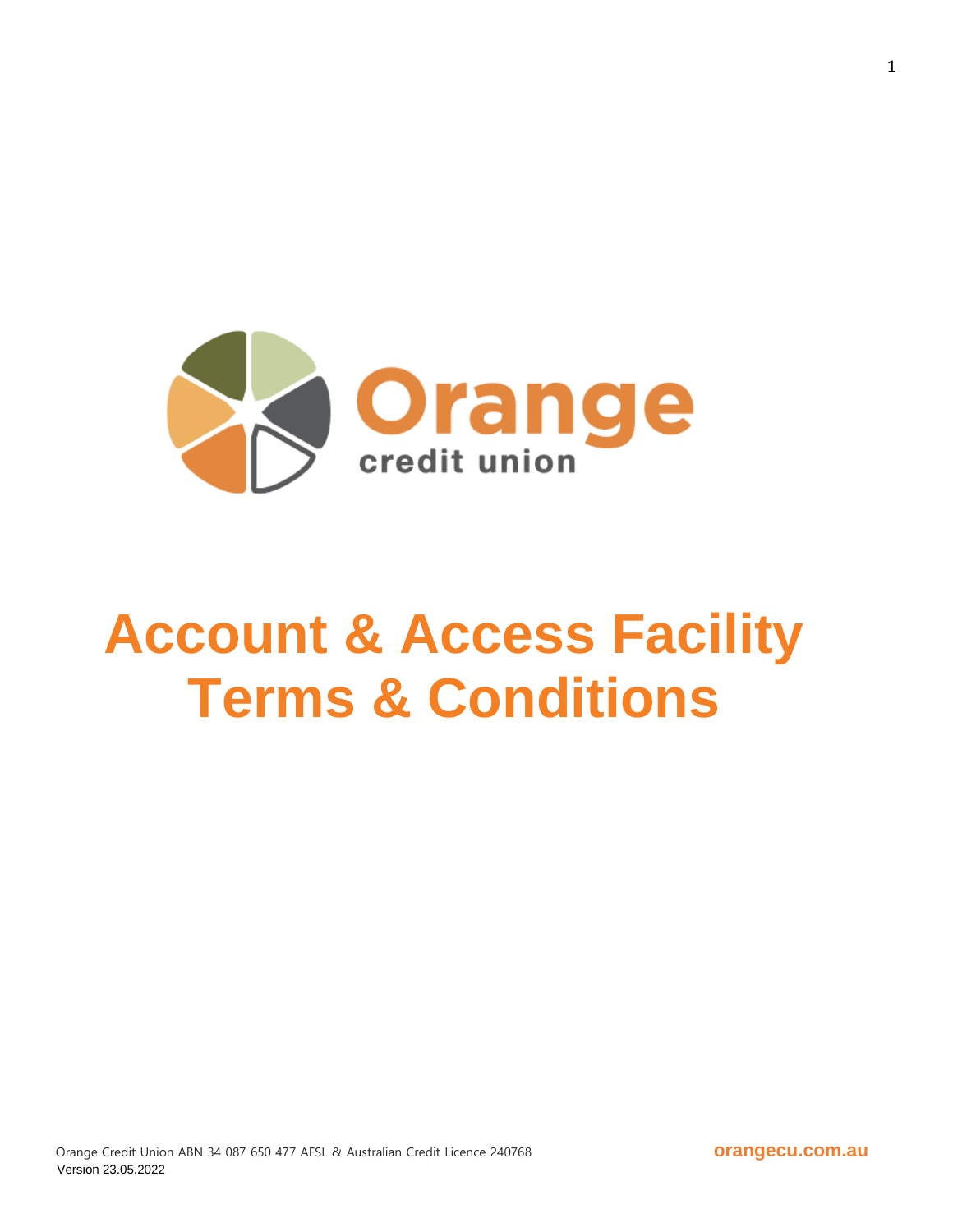## **IMPORTANT NOTICE ABOUT THESE TERMS AND CONDITIONS**

These Terms and Conditions are an important document that:

- contains information about the Orange Credit Union Account and Access Facility; and
- constitutes the Conditions of Use of the Orange Credit Union Account and Access facility, including the EFT Conditions of Use.

These Terms and Conditions help you to:

- decide whether the Orange Credit Union Account and Access Facility will meet your needs;
- compare this product with other financial products you may be considering.

You should read these Terms and Conditions before making a decision to open the Orange Credit Union Account and Access Facility.

## **Please note that by opening an account or using an access facility you become bound by these conditions of use.**

Please keep these Terms and Conditions in a safe place so you can refer to it when needed. Alternatively, you can obtain information set out in this document and download this document by visiting our website at www.orangecu.com.au

#### **How to Contact Us**

- Visit us at our Branch visit our Website at www.orangecu.com.au for our branch details
- Phone us on 02 6362 4466
- Write to us at: 288 Summer Street or PO Box 992 Orange NSW 2800
- Fax us on 02 6363 1208

To report the loss, theft or unauthorised use of your Visa card or RediCARD in Australia call the Visa card or RediCARD Hotline on 1800 648 027, 24 hours a day, Everyday. If you are travelling Overseas, please contact us before you travel for the current VISA hotline arrangements.

#### **CUSTOMER OWNED BANKING CODE OF PRACTICE**

We warrant that we will comply with the Customer Owned Banking Code of Practice. Please see the section about the Customer Owned Banking Code of Practice at the end of these Conditions of Use for more detail.

#### **E-PAYMENTS CODE OF CONDUCT**

We warrant that we will comply with the E-Payments Code and the Customer Owned Banking Code of Practice.

## **PRIVACY**

We have a privacy information statement that sets out:

- our obligations regarding the confidentiality of your personal information; and
- how we manage your personal information.

We will give you the privacy information statement whenever we request personal information from you. It is always available on request.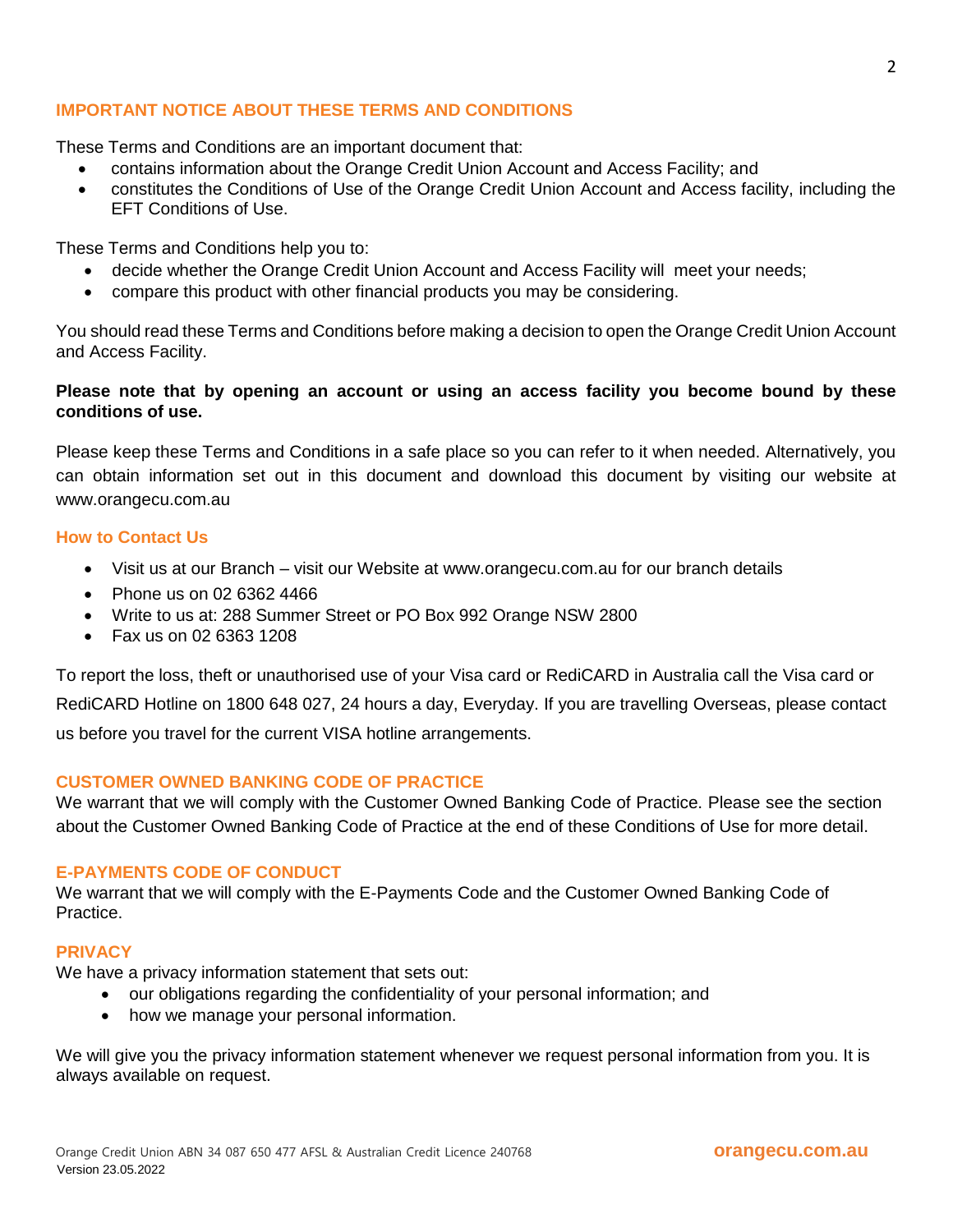#### **HOW YOUR CONDITIONS OF USE BECOME BINDING ON YOU**

Please note that by opening an account or using an access facility you become bound by these conditions of use.

#### **Accessing conditions of use**

Please keep these conditions of use in a safe place so you can refer to it when needed.

#### **Financial difficulty**

If you ever experience financial difficulty you should inform us promptly. The earlier you do so the sooner we can assist you with your difficulties.

## **FINANCIAL CLAIMS SCHEME**

The Australian Federal Government Financial Claims Scheme was established in 2008 and protects depositors through the provision of a limited guarantee on deposits held in authorised deposit-taking institutions incorporated in Australia and regulated by the Australian Prudential Regulation Authority (APRA). As a qualifying authorised deposit-taking institution, deposits held at Orange Credit Union are covered by the Australian Federal Claims Scheme.

Depositors with the Credit Union may be entitled to receive a payment from the Financial Claims Scheme, subject to a limit per depositor.

For further information about the Financial Claims Scheme, please visit: www. fcs.gov.au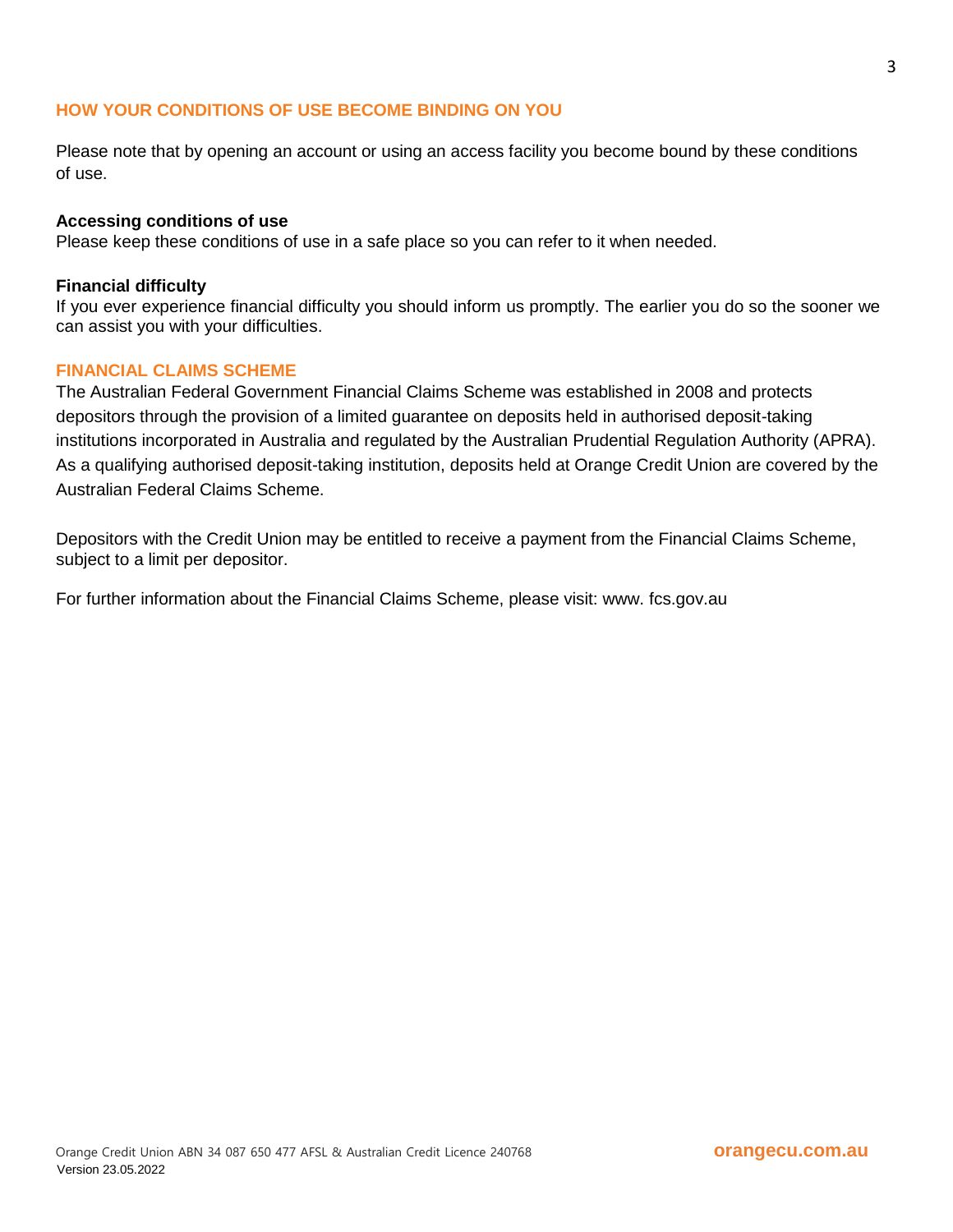# **TABLE OF CONTENTS**

#### **ACCOUNT OPERATIONS**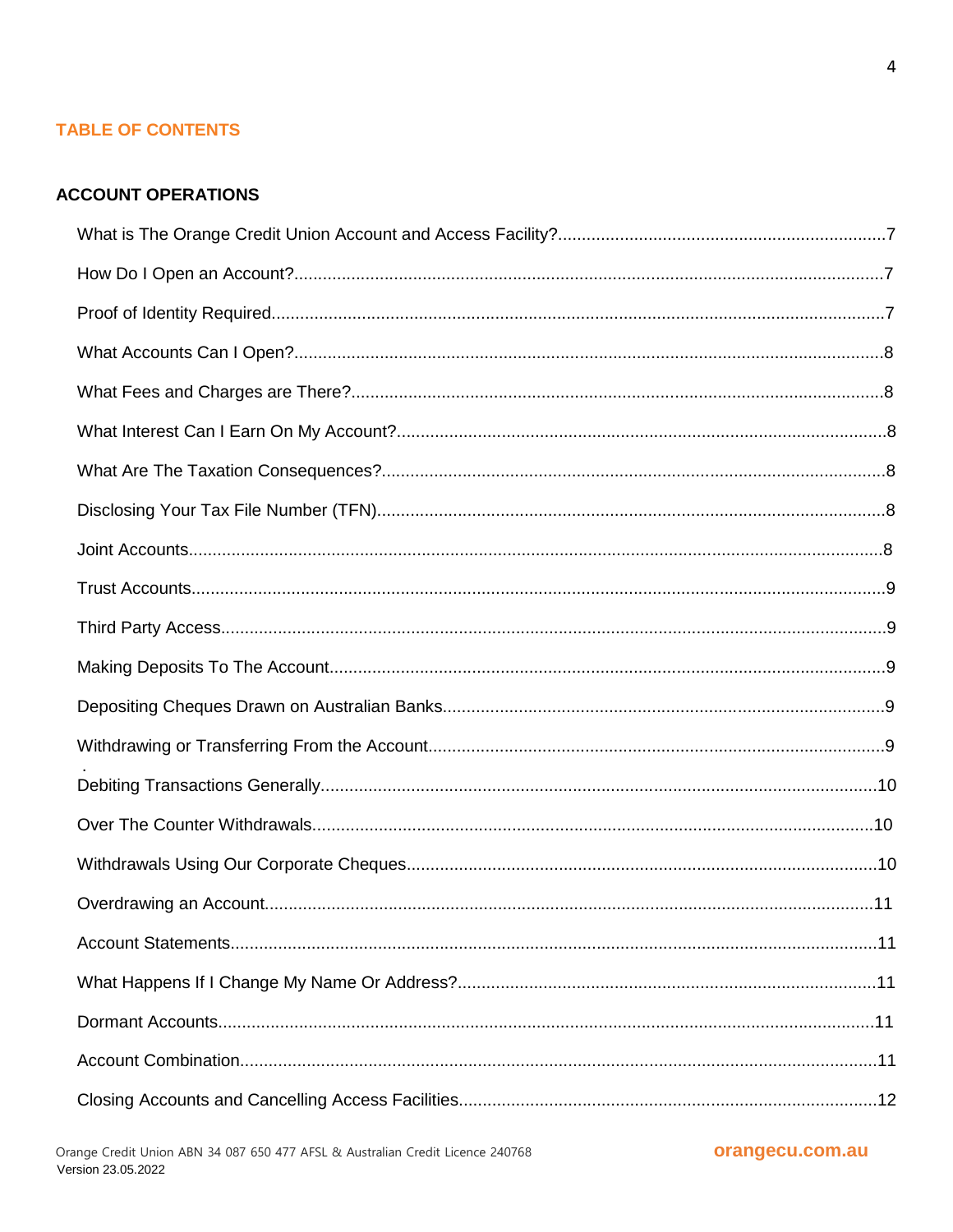| <b>MEMBER CHEQUING</b> |                                                                                              |  |
|------------------------|----------------------------------------------------------------------------------------------|--|
|                        |                                                                                              |  |
|                        |                                                                                              |  |
|                        |                                                                                              |  |
|                        |                                                                                              |  |
|                        | ELECTRONIC ACCESS FACILITIES & E-PAYMENTS                                                    |  |
| Section 1.             |                                                                                              |  |
| Section 2.             |                                                                                              |  |
| Section 3.             |                                                                                              |  |
| Section 4.             |                                                                                              |  |
| Section 5.             |                                                                                              |  |
| Section 6.             |                                                                                              |  |
| Section 7.             |                                                                                              |  |
| Section 8.             |                                                                                              |  |
| Section 9.             |                                                                                              |  |
|                        |                                                                                              |  |
|                        | Section 11. How to report loss, theft or unauthorised use of your Access Card or Pass Code26 |  |
|                        | Section 12. How to report unauthorised use of Telephone Banking or Internet Banking27        |  |
|                        |                                                                                              |  |
|                        |                                                                                              |  |
|                        |                                                                                              |  |
|                        |                                                                                              |  |
|                        |                                                                                              |  |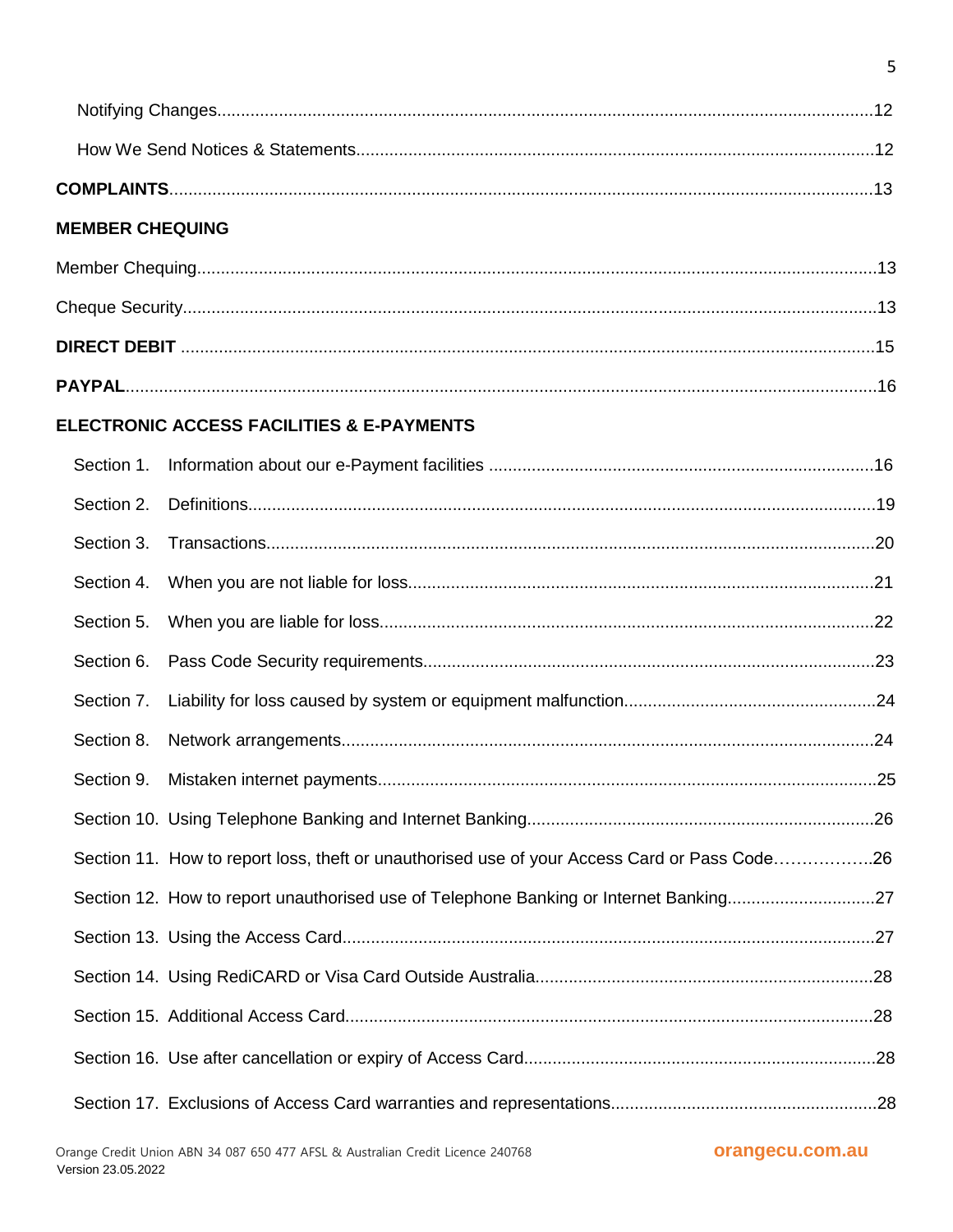|  | Section 18. Cancellation of Access Card or of access to Home Banking Service or BPAY®29 |  |
|--|-----------------------------------------------------------------------------------------|--|
|  |                                                                                         |  |
|  |                                                                                         |  |
|  |                                                                                         |  |
|  |                                                                                         |  |
|  |                                                                                         |  |
|  |                                                                                         |  |
|  |                                                                                         |  |
|  |                                                                                         |  |
|  |                                                                                         |  |
|  |                                                                                         |  |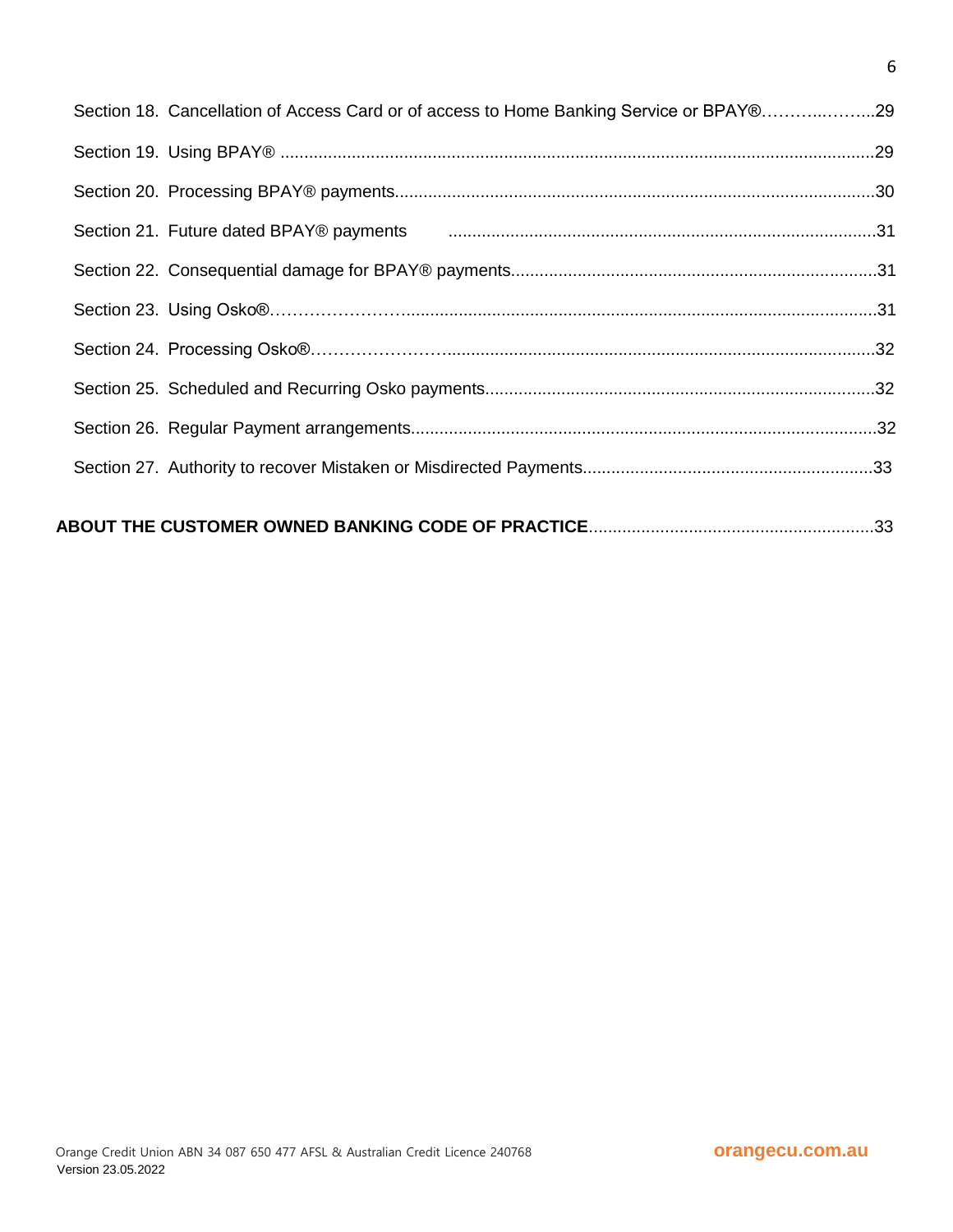# **WHAT IS THE ORANGE CREDIT UNION ACCOUNT AND ACCESS FACILITY?**

The Orange Credit Union Account and Access Facility is a facility that gives you transaction, savings and term deposit accounts as well as facilities for accessing these accounts, including:

- RediCARD
- VISA Card
- member chequing
- BPAY<sup>®</sup> (registered to BPay Pty Ltd ABN 69 079 137 518)
- Osko Payments
- telephone and internet banking
- EFTPOS and ATM access
- direct deposit requests

Please refer to the *Summary of Accounts & Availability of Access Facilities* brochure for available account types, the conditions applying to each account type and the access methods attaching to each account type.

## **HOW DO I OPEN AN ACCOUNT?**

#### **By Becoming A Member**

You will need to become a member of the Credit Union before we can issue the Orange Credit Union Account and Access Facility to you. To become a member, you will need to:

- complete a membership application form; and
- subscribe for a member share in the Credit Union.

The member share is a redeemable preference share. This means that, when you resign your membership of the Credit Union, we refund you the subscription price. Please note that your member share is not transferable.

You must subscribe for membership in the same name as the account you wish to open. However, you can open an account jointly with another person, so long as you are both members of the Credit Union.

## **PROOF OF IDENTITY REQUIRED**

The law requires us to verify your identity when you open an account or the identity of any person you appoint as a signatory to your account.

In most cases you can prove your identity by showing us one of the following photo identity documents:

- A Photo card (NSW only)
- A State or Territory drivers licence or proof of age card
- An Australian current passport or one that has expired within the last 2 years;
- A photo drivers licence issued by a foreign government;
- A passport issued by a foreign government, the United Nations or a UN agency;
- A national ID card, with photo and signature, issued by a foreign government, the United Nations or a UN agency

If you do not have photo ID please contact us to discuss what other forms of identification may be acceptable.

The law does not allow you to open an account using an alias without your also giving us all the other names that you are commonly known by.

#### **If you want to appoint a signatory to your account, the signatory will also have to provide proof of identity, as above.**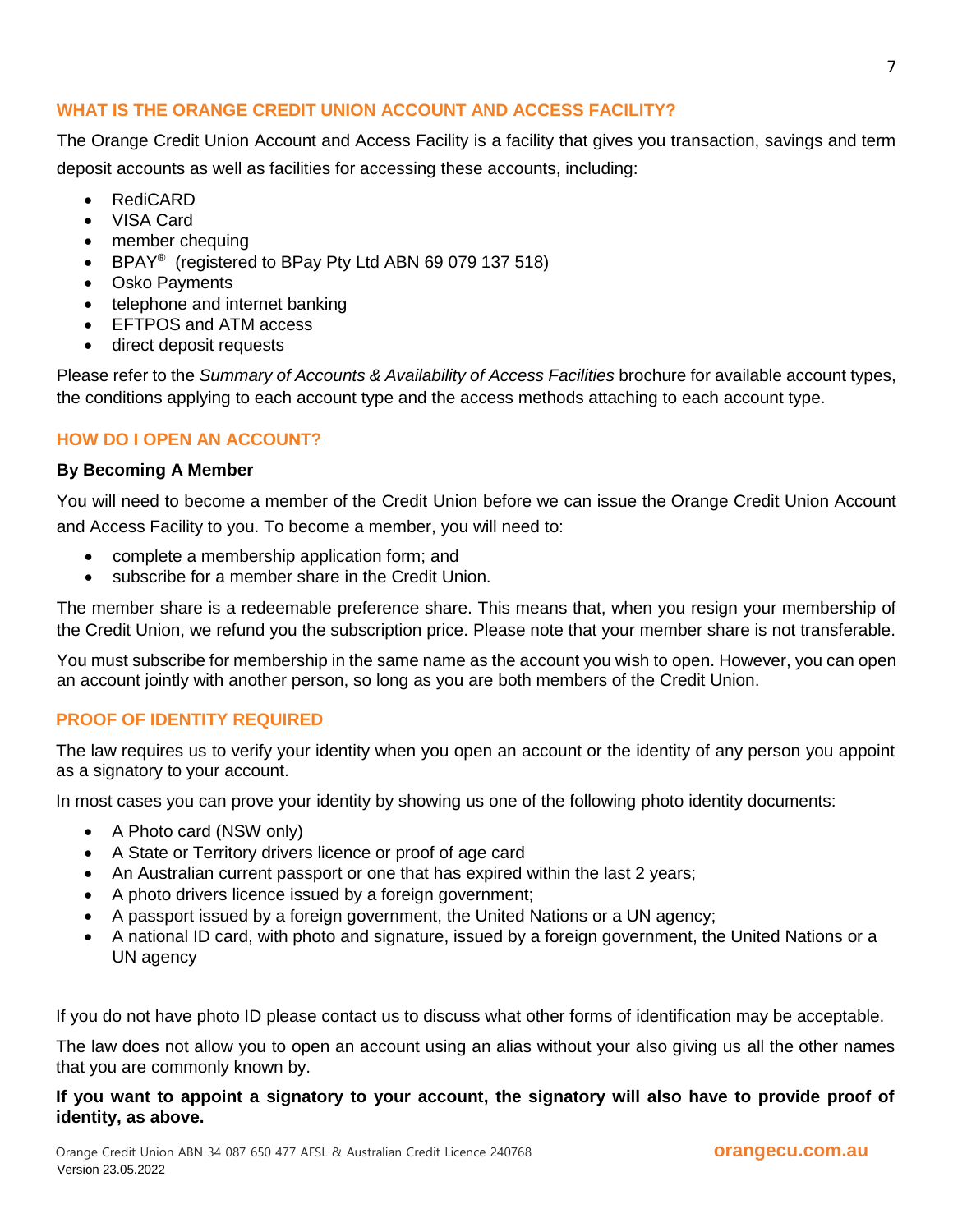#### **WHAT ACCOUNTS CAN I OPEN?**

When we issue you with the Orange Credit Union Account and Access Facility, you have access to the All Purpose Savings Account. You can then activate other accounts as needed. But first check the *Summary of Accounts & Availability of Access Facilities* brochure for the different account types available, any special conditions for opening, and the features and benefits of each account type.

#### **WHAT FEES AND CHARGES ARE THERE?**

Please refer to the *Fees & Charges and Transaction Limits* brochure for our current fees and charges, including government fees and charges. We can vary fees or charges from time to time. Please see Notifying Changes on page 11 for details of how and when we must notify you of these changes.

We will also debit your primary operating account for all applicable government taxes and charges.

#### **WHAT INTEREST CAN I EARN ON MY ACCOUNT?**

Please refer to our Interest Rates brochure for the current deposit and savings interest rates payable.

We calculate interest on the closing daily credit balance of your account, unless otherwise indicated in our current Interest Rates brochure. We may vary deposit or savings interest rates from time to time. However, interest rates on term deposits remain fixed for the agreed term of the deposit. You can obtain information about current deposit and savings interest rates from us at any time or by visiting our website.

## **WHAT ARE THE TAXATION CONSEQUENCES?**

Interest earned on an account is income and may be subject to income tax.

#### **DISCLOSING YOUR TAX FILE NUMBER (TFN)**

When you apply for the Orange Credit Union Account and Access Facility we will ask you whether you want to disclose your Tax File Number or exemption. If you disclose it, we will note your TFN against any account you activate.

You do not have to disclose your TFN to us. If you do not, we will deduct withholding tax from interest paid on the account at the highest marginal rate.

For a joint account, each holder must quote their TFN and/or exemptions, otherwise withholding tax applies to all interest earned on the joint account.

Businesses need only quote their ABN instead of a TFN.

## **JOINT ACCOUNTS**

A joint account is an account in the name of more than one person. The important legal consequences of

holding a joint account are:  $\bullet$ 

- the right of survivorship when one joint holder dies, the surviving joint holders automatically take the deceased joint holder's interest in the account;
- joint liability each joint holder is individually liable for the full amount owing on the joint account.

You can operate a joint account on an 'all to sign' or 'either/or to sign' basis: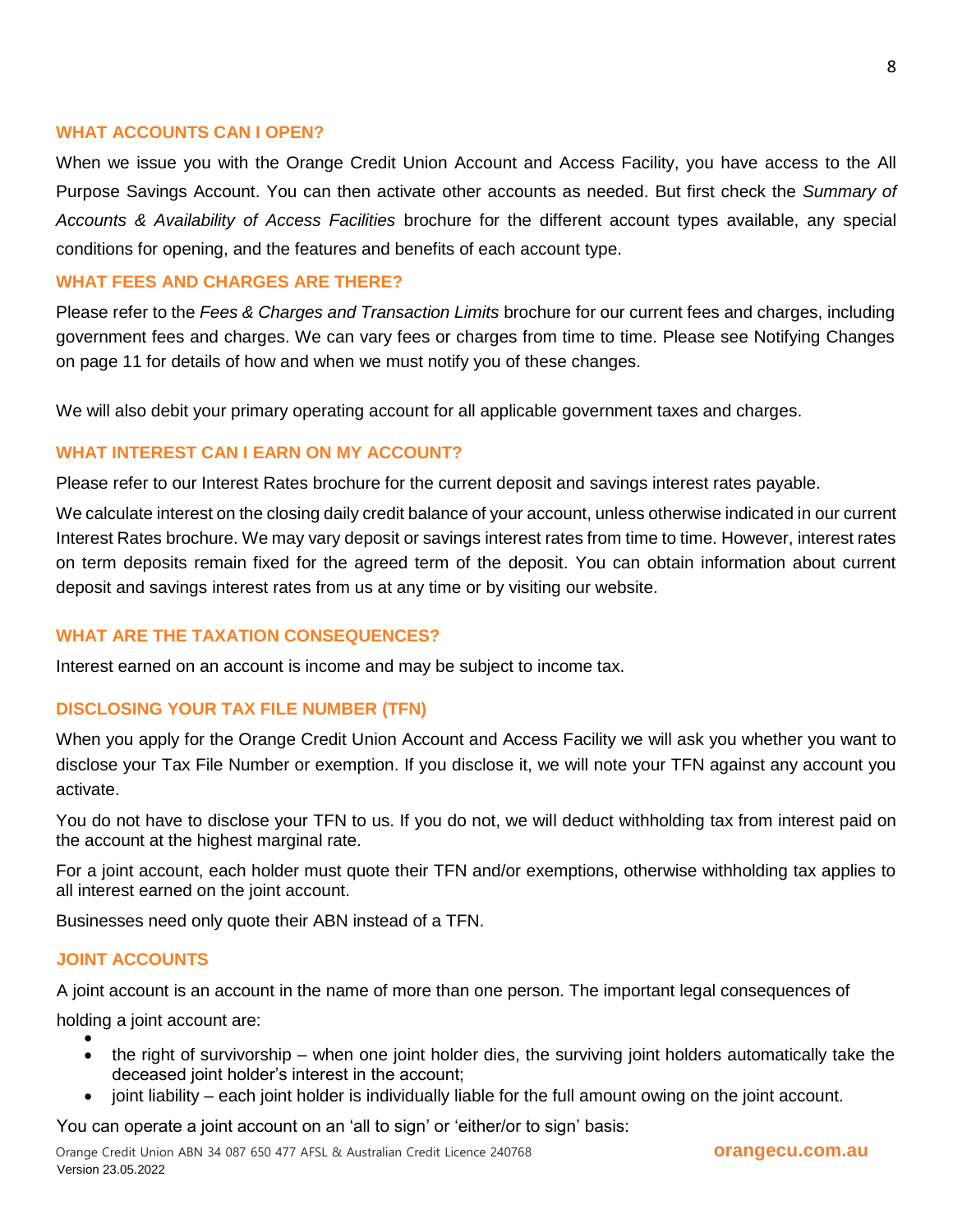- 'all to sign' means all joint holders must sign withdrawal forms, cheques, etc.;
- 'either/or to sign' means any one joint holder can sign withdrawal slips, cheques, etc.

All joint account holders must consent to the joint account being operated on an 'either/or to sign' basis. However, any one joint account holder can cancel this arrangement, making it 'all to sign'.

# **TRUST ACCOUNTS**

You can open an account as a trust account. However:

- we are not taken to be aware of the terms of the trust; or
- we do not have to verify that any transactions you carry out on the account are authorised by the trust.
- you agree to indemnify us against any claim made upon us in relation to, or arising out of that trust.

## **THIRD PARTY ACCESS**

You can authorise us at any time to allow another person to operate on your accounts. However, we will need to verify this person's identity before they can access your account.

An authorised person operates on all the accounts you have nominated them to have access to under the Credit Union Account. You are responsible for all transactions your authorised person carries out on your account. **You should ensure that the person you authorise to operate on your account is a person you trust fully.**

You may revoke the authorised person's authority at any time by giving us written notice.

# **MAKING DEPOSITS TO THE ACCOUNT**

You can make deposits to the account:

- by cash or cheque at our office or agency
- by direct credit (Eg from your employer for wages or salary) please note that we can reverse a direct credit if we do not receive full value for the direct credit
- by transfer from another account with us
- by transfer from another financial institution
- by cash or cheque at selected ATMs, if your account is linked to a RediCARD or VISA Card: See 'EFT Conditions of Use': Section15 'Additional RediCARD or VISA card'.

unless otherwise indicated in the *Summary of Accounts & Availability of Access Facilities* brochure.

Note that electronic deposits may not be processed on the same day. Please refer to 'EFT Conditions of Use':

Section 7 'Processing EFT Transactions'.

# **DEPOSITING CHEQUES DRAWN ON AUSTRALIAN BANKS**

You can only access the proceeds of a cheque when it has cleared. This usually takes 3 business days.

# **WITHDRAWING OR TRANSFERRING FROM THE ACCOUNT**

You can make withdrawals from the account:

- over the counter at our office or agency
- by direct debit
- by member cheque, if your account is linked to a member cheque book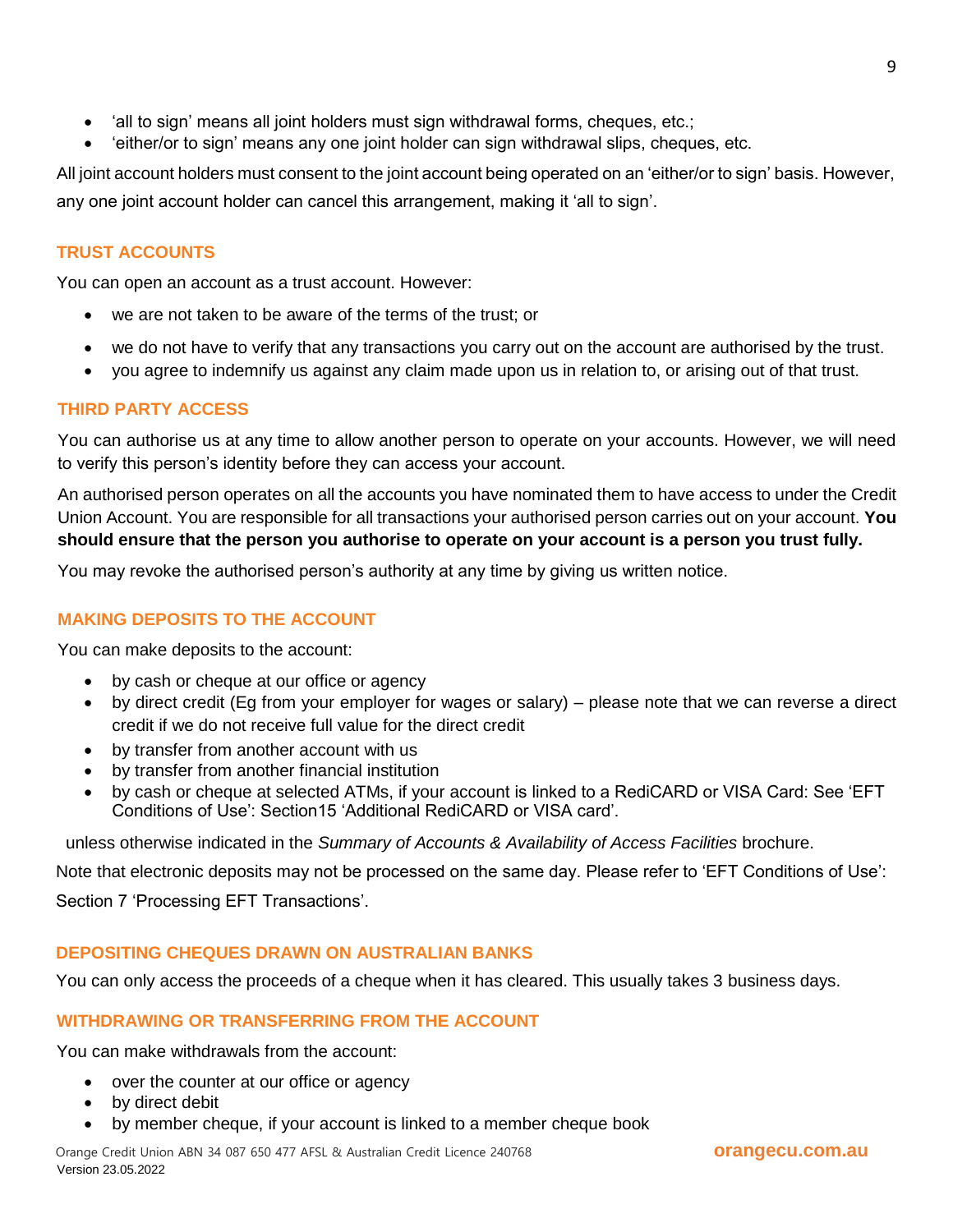- by telephone or internet banking
- by BPAY® and Osko® to make a payment to a biller
- at selected ATMs, if your account is linked to a RediCARD or VISA Card
- via selected eftpos terminals, if your account is linked to a RediCARD or VISA Card (note that merchants may impose restrictions on withdrawing cash)

unless otherwise indicated in the *Summary of Accounts & Availability of Access Facilities* brochure.

We will require acceptable proof of your identity before processing withdrawals in person or acceptable proof of your authorisation for other types of withdrawal transactions.

## **DEBITING TRANSACTIONS GENERALLY**

We will debit transactions received on any one day in the order we determine in our absolute discretion.

## **OVER THE COUNTER WITHDRAWALS**

Generally, you can make over-the-counter withdrawals in cash or by buying a Credit Union corporate cheque. Please check:

- the *Summary of Accounts & Availability of Access Facilities* brochure for any restrictions on withdrawals applying to certain accounts;
- the *Fees & Charges and Transaction Limits* brochure for any applicable daily cash withdrawal limits or other transaction limits.

## **WITHDRAWALS USING OUR CORPORATE CHEQUES**

This is a cheque the Credit Union draws payable to the person you nominate. You can purchase a corporate cheque from us for a fee: see the *Fees & Charges and Transaction Limits* brochure.

If a corporate cheque is lost or stolen, you can ask us to stop payment on it. You will need to complete a form of request, giving us evidence of the loss or theft of the cheque. You will also have to give us an indemnity – the indemnity protects us if someone else claims that you wrongfully authorised us to stop the cheque.

We cannot stop payment on our corporate cheque if you used the cheque to buy goods or services and you are not happy with them. You must seek compensation or a refund directly from the provider of the goods or services. You should contact a Government Consumer Agency if you need help.

#### **TRANSACTION LIMITS**

We limit the amount of daily withdrawals or payments you may make using electronic methods, either generally or in relation to a particular facility. These transaction limits are set out in the *Fees & Charges and Transaction Limits* brochure.

Please note that merchants, billers or other financial institutions may impose additional restrictions on the amount of funds that you can withdraw, pay or transfer.

We may also require you to apply for new transaction limits if you change any pass code. We will require you to provide proof of identity that satisfies us. We may reduce transaction limits to zero for security reasons.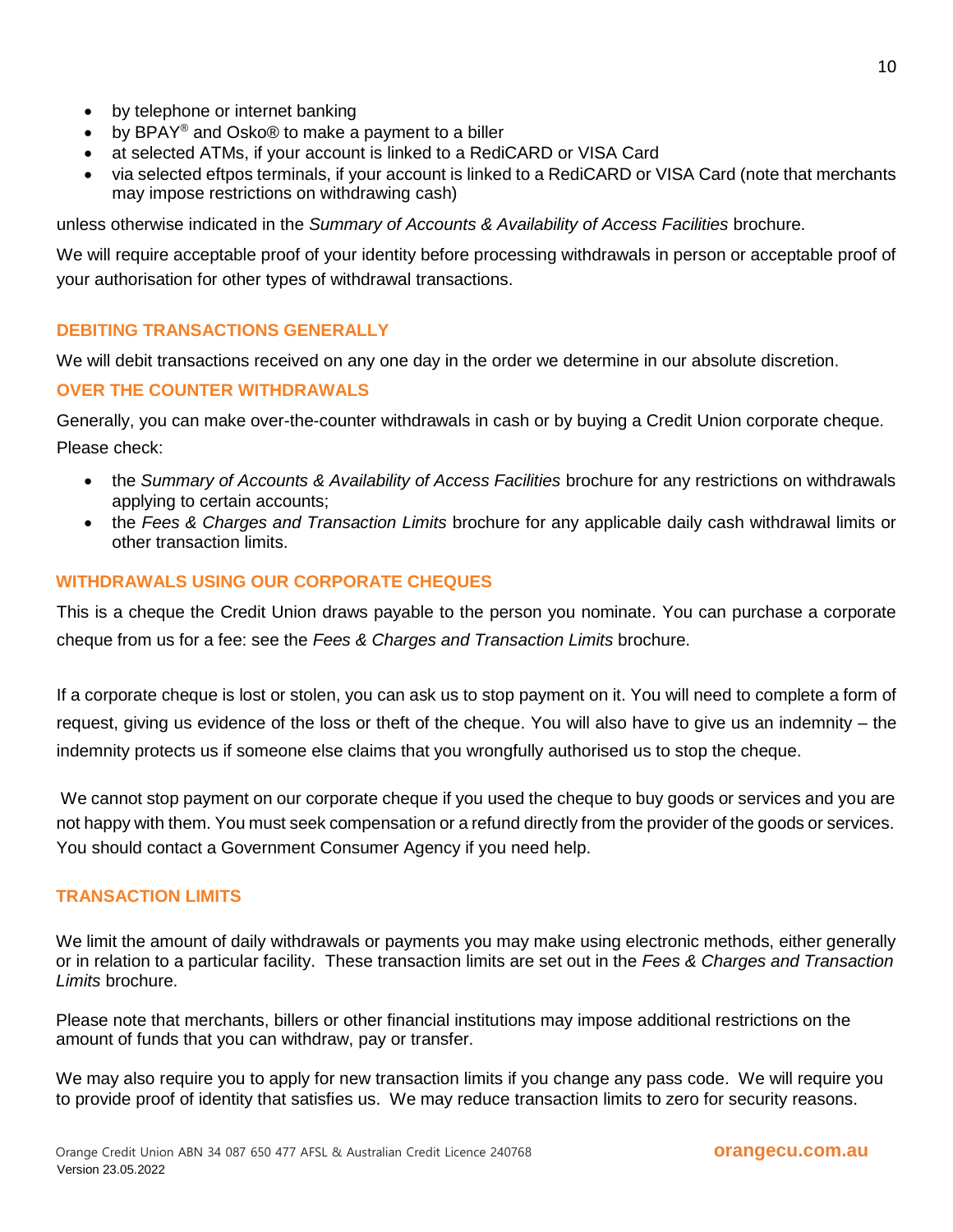## **OVERDRAWING AN ACCOUNT**

You must keep sufficient cleared funds in your account to cover your cheque, direct debit and EFT transactions. If you do not, we can dishonour the transaction and charge dishonour fees: see the *Fees & Charges and Transaction Limits* brochure.

Alternatively, we can honour the transaction and overdraw your account. We will charge you:

- interest at our current overdraft rate, calculated on the daily closing balance, or
- a fee for each day (or part of a day) your account is overdrawn: see the: *Fees & Charges and Transaction*

*Limits* brochure.

'Cleared funds' means the proceeds of cheque deposits to your account, once the cheque is cleared, cash deposits and direct credits.

#### **ACCOUNT STATEMENTS**

We will send you account statements at least every 6 months. You can ask us for an account statement at any time. We may charge a fee for providing additional statements or copies: see the *Fees & Charges and Transaction Limits* brochure.

We recommend that you check your account statement as soon as you receive it and immediately notify us of any unauthorised transactions or errors. Please refer to 'How to Contact Us' for our contact details

## **WHAT HAPPENS IF I CHANGE MY NAME OR ADDRESS?**

We recommend that if you change your name or address, you let us know immediately.

#### **DORMANT ACCOUNTS**

If no transactions are carried out on your account for at least 12 months (other than transactions initiated by the Credit Union, such as crediting interest or debiting fees and charges) we may write to you asking if you want to keep the account open. If you do not reply we will treat your account as dormant.

Once your account becomes dormant, we may:

- charge a dormancy fee;
- stop paying interest or reduce the amount of interest.

If your account remains dormant for 7 years, we have a legal obligation to remit balances exceeding \$500 to the Australian Securities and Investment Commission (ASIC) as unclaimed money.

#### **ACCOUNT COMBINATION**

If you have more than one account with us, we may apply a deposit balance in any account to any other deposit account in the same name which is overdrawn.

On termination of your membership, we may combine all your accounts (whether deposit or loan accounts) you have with us provided the accounts are all in the same name.

We will not combine accounts if to do so would breach the Code of Operation for Centrelink Direct Credit Payments. We will give you written notice promptly after exercising any right to combine your accounts.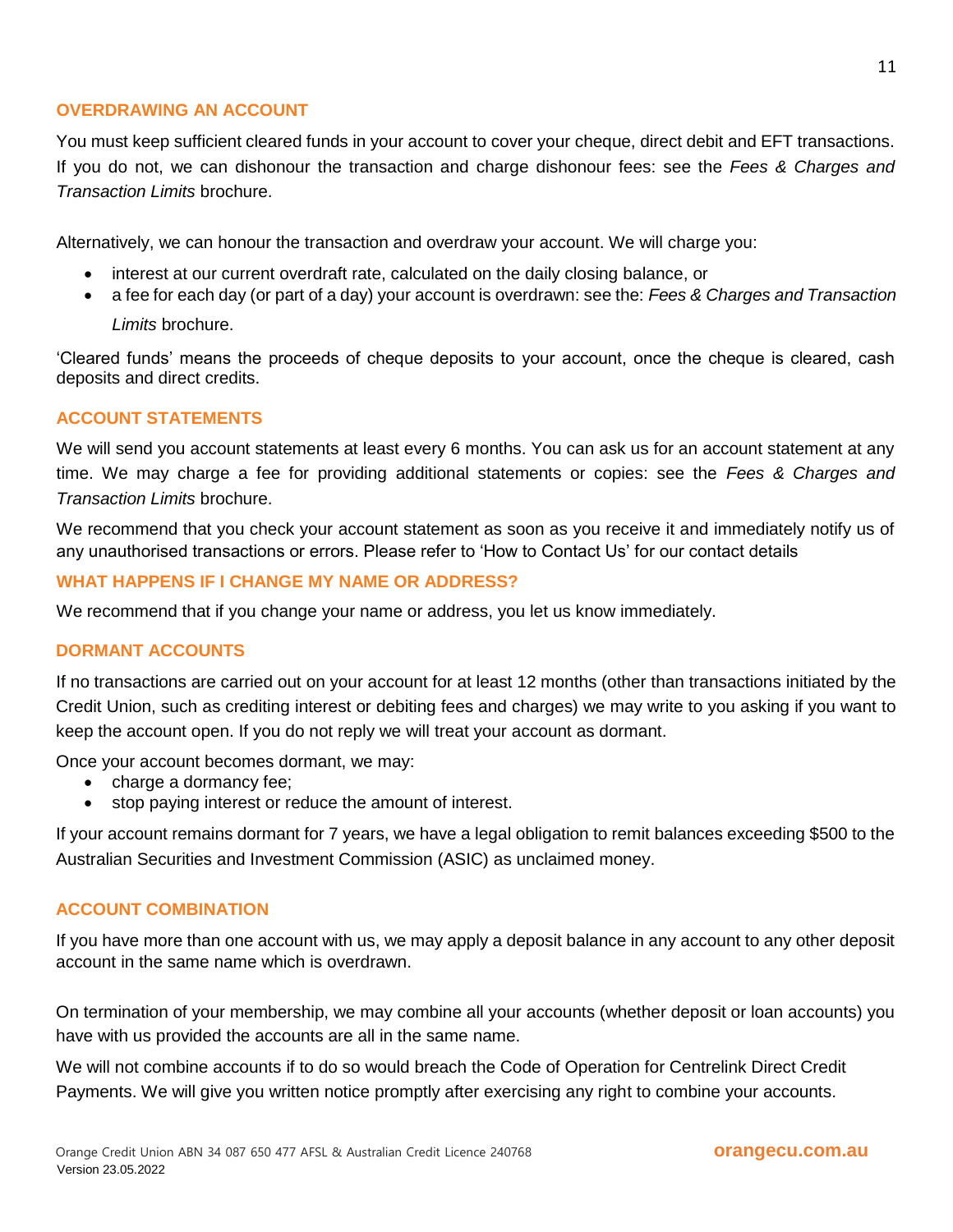# **CLOSING ACCOUNTS AND CANCELLING ACCESS FACILITIES**

You can close the Orange Credit Union Account and Access Facility at any time. However, you will have to surrender your member cheque book and any access card at the time. We may defer closure and withhold sufficient funds to cover payment of outstanding cheque, EFT transactions and fees, if applicable.

You can cancel any access facility on request at any time. We can:

- close the Orange Credit Union Account and Access Facility in our absolute discretion by giving you at least 14 days notice and paying you the balance of your account; or
- cancel any access facility for security reasons or if you breach these Conditions of Use.

## **NOTIFYING CHANGES**

We may change fees, charges, interest rates and other conditions at any time. The following table sets out how we will notify you of any change.

We may use various methods, and combinations of methods, to notify you of these changes, such as:

| <b>TYPE OF CHANGE</b>                                                                                                                                     | <b>NOTICE</b>                        |
|-----------------------------------------------------------------------------------------------------------------------------------------------------------|--------------------------------------|
| Increasing any fee or charge                                                                                                                              | 20 days                              |
| Adding a new fee or charge                                                                                                                                | 20 days                              |
| Reducing the number of fee-free<br>transactions permitted on your<br>account                                                                              | 20 days                              |
| Changing the minimum balance to<br>which an account keeping fee<br>applies                                                                                | 20 days                              |
| Changing the method by which<br>interest is calculated                                                                                                    | 20 days                              |
| Changing the circumstances<br>when interest is credited to your<br>account                                                                                | 20 days                              |
| Increasing your liability for losses<br>relating to ePayments (see the<br>ePayments Conditions of Use<br>section 3 on page 13 for a list of<br>ePayments) | 20 days                              |
| Imposing, removing or changing<br>any periodic transaction limit                                                                                          | 20 days                              |
| Changing any other term or<br>condition                                                                                                                   | When we next communicate with<br>you |

We may use various methods, and combinations of methods, to notify you of these changes, such as:

- notification by letter;
- notification on or with your next statement of account;
- notification on or with the next newsletter;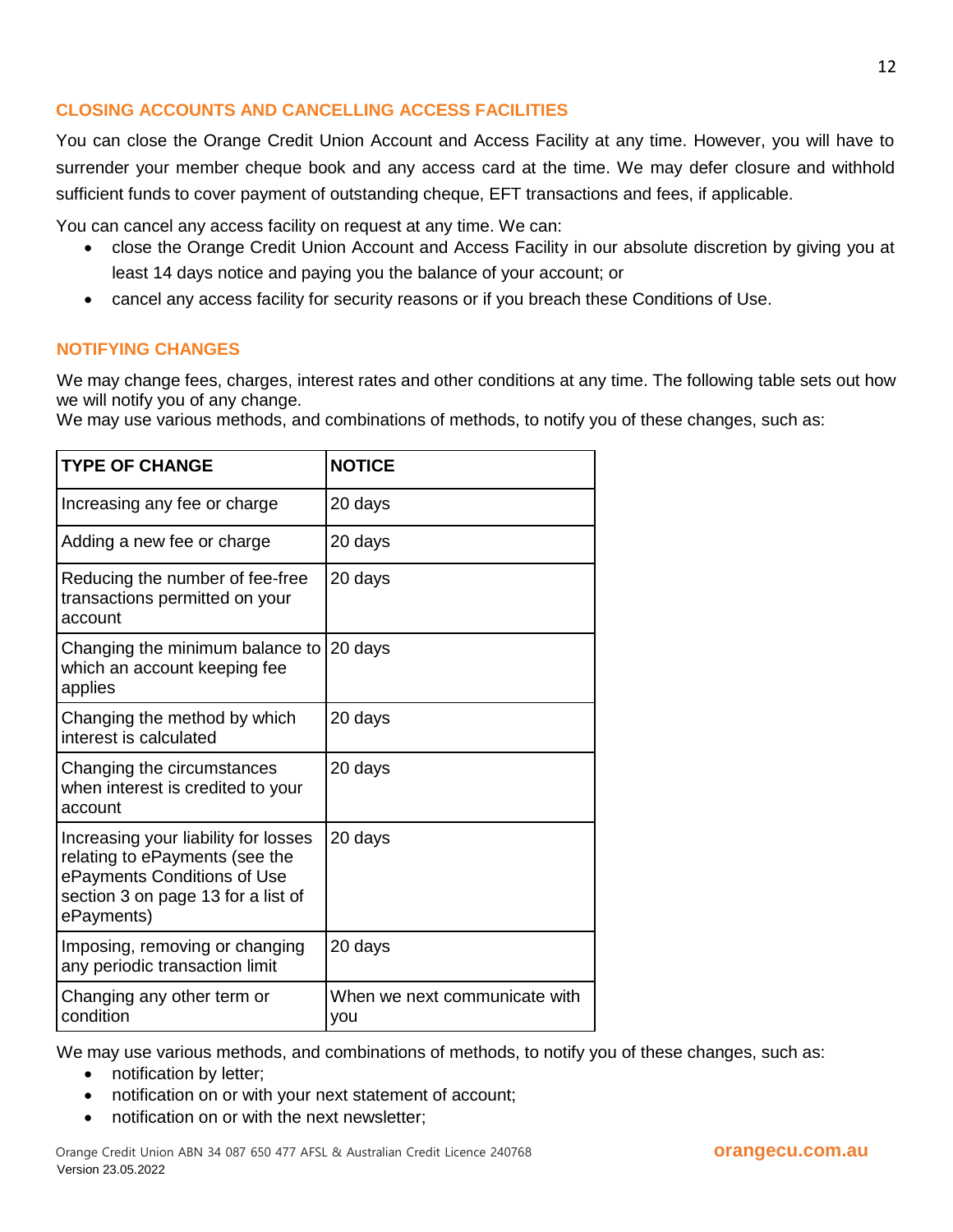- advertisements in the local or national media;
- notification on our website

However, we will always select a method or methods appropriate to the nature and extent of the change, as well as the cost effectiveness of the method of notification.

## **HOW WE SEND NOTICES & STATEMENTS**

We may send you notices and statements:

- by post, to the address recorded in our membership records or to a mailing address you nominate;
- by fax;
- by email;
- by advertisement in the media, for some notices only.

If you agree, we may, instead of sending you a notice or statement, post notices or statements to our website for you to retrieve. We will tell you when the information is available for you to retrieve, either at the time or on setting up a facility that will have regular postings to the website.

You can change your email address, or revert to receiving paper notices or statements, at any time.

#### **COMPLAINTS**

We have a dispute resolution system to deal with any complaints you may have in relation to The Orange Credit Union Account and Access Facility or transactions on the account. Our dispute resolution policy requires us to deal with any complaint efficiently, speedily and sympathetically. If you are not satisfied with the way in which we resolve your complaint, or if we do not respond speedily, you may refer the complaint to our external dispute resolution centre.

If you want to make a complaint, contact our staff at any branch and tell them that you want to make a complaint. Our staff has a duty to deal with your complaint under our dispute resolution policy. Our staff must also advise you about our complaint handling process and the timetable for handling your complaint. We also have an easy to read guide to our dispute resolution system available to you on request.

#### **MEMBER CHEQUING**

#### **Member Chequing**

Member Chequing is a facility which allows you to make payments by cheque. Under our member chequing facility, we issue you with a cheque book and authorise you to draw cheques on our account at the National Australia Bank. We will debit your account for the value of cheques you draw.

If you have insufficient funds in your nominated account we may instruct the National Australia Bank to dishonour your cheque. However, we have discretion to allow the cheque to be paid and to overdraw your account for this purpose. If you overdraw your account, we will charge you interest or fees. Please refer to the section 'Overdrawing An Account'.

We may not give you access to member chequing if your banking history with the Credit Union is not satisfactory, or if you are Under 18.

## **Cheque Security**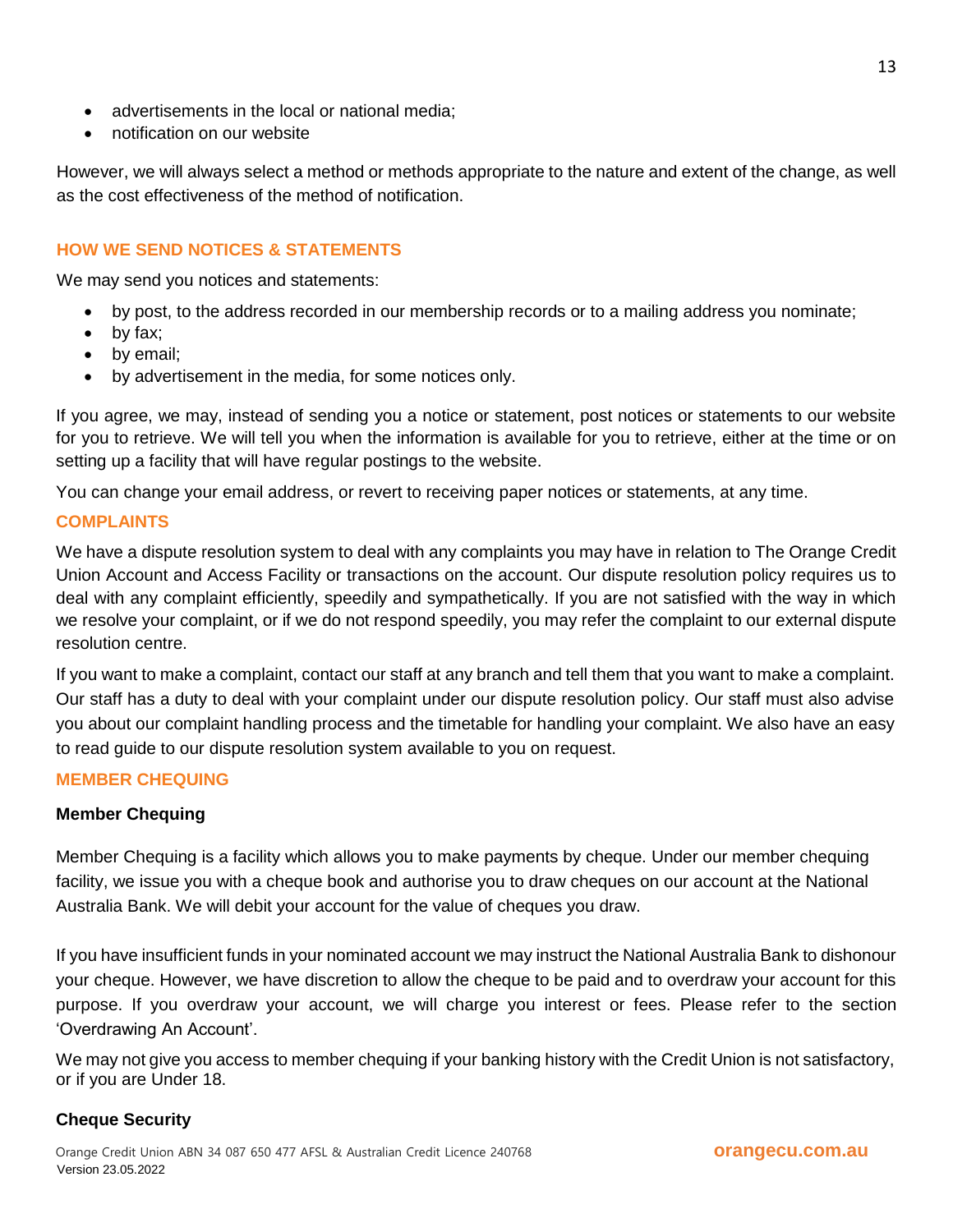## **Crossing a cheque, 'not negotiable' or 'account payee only'**

If you cross a cheque, it is a direction to us to pay the cheque into an account at a bank or other financial institution. A crossing does not actually prevent the cheque being negotiated or transferred to a third party before presentation to a bank or financial institution for payment.

*Example of 'not negotiable' crossing:*



Crossing a cheque means drawing 2 lines clearly across the face of the cheque as shown above.

When you cross a cheque or add the words 'not negotiable' between the crossing you may be able to protect yourself, but not always, against theft or fraud. This crossing sometimes serves as a warning to the collecting financial institution, if there are other special circumstances that it should inquire if its customer has good title to the cheque.

*Example of 'account payee' crossing:*



When you add the words 'account payee only' between these lines you are saying that only the named person can collect the proceeds of the cheque. These words may give you better protection against theft or fraud. It would be prudent for the collection financial institution to make inquiries of the customer paying the cheque in, if the customer is not the payee of the cheque.

# **Deleting 'or bearer' on the cheque**

Your pre-printed cheque forms have the words 'or bearer' after the space where you write the name of the person to whom you are paying the cheque. The cheque is a 'bearer' cheque. If you cross out the words 'or bearer' and do not add the words 'or order', the cheque is still a bearer cheque. You can give yourself more protection against theft or fraud by crossing out the words 'or bearer' and adding the words 'or order'.

# **How do I stop payment on a cheque?**

You can stop payment on a cheque by: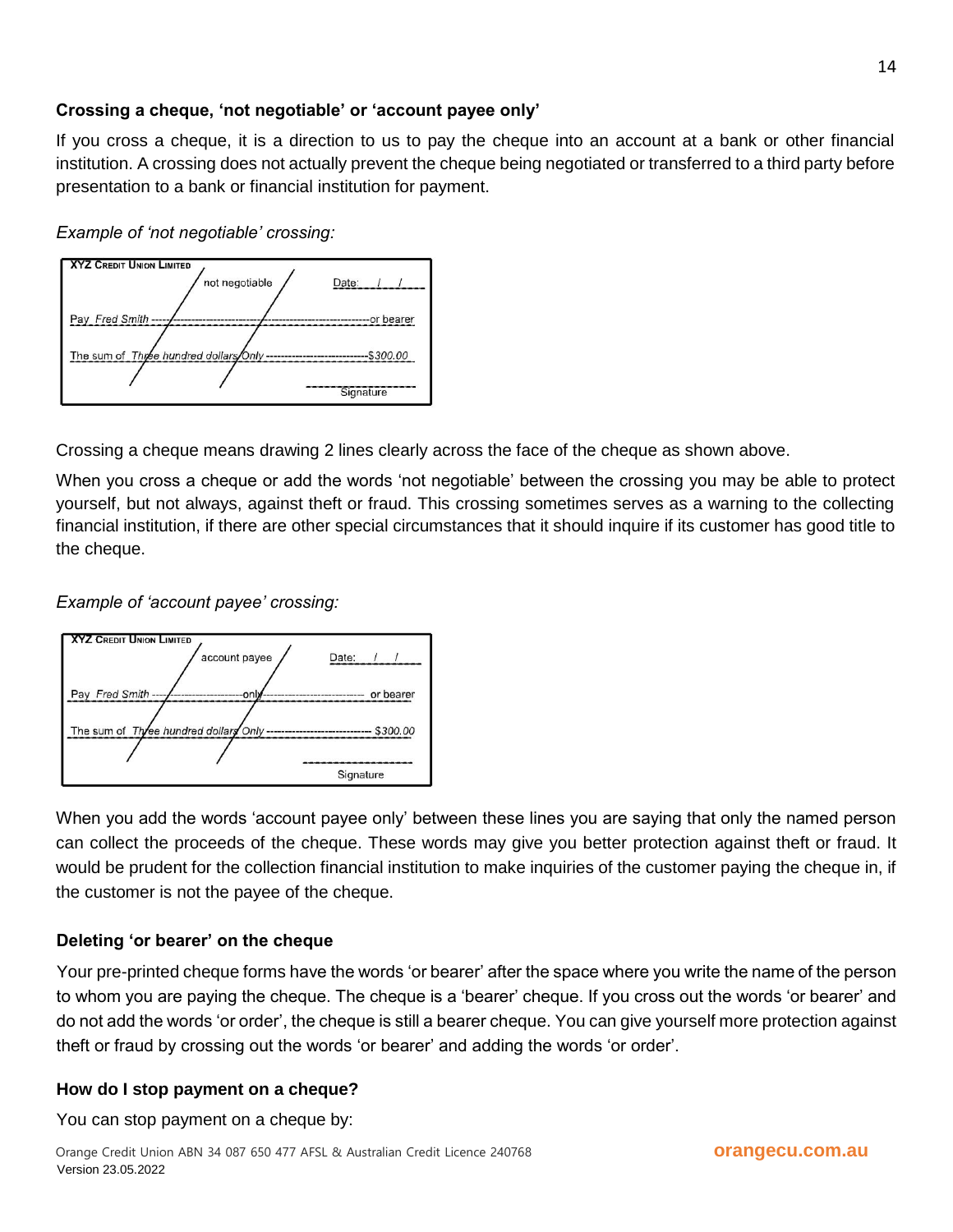- ringing us with sufficient particulars to identify the cheque; we may insist on written confirmation; or
- writing to us, again, with sufficient particulars to identify the cheque.

You must, of course, do this before your Credit Union has paid the cheque.

# **What do I do to reduce the risk of forgery?**

When filling in a cheque:

- start the name of the person to whom you are paying the cheque as close as possible to the word 'Pay';
- draw a line from the end of the person's name to the beginning of the printed words 'or bearer';
- start the amount in words with a capital letter as close as possible to the words 'The Sum of' and do not leave blank spaces large enough for any other words to be inserted; also add the word 'only' after the amount in words;
- draw a line from the end of the amount in words to the printed '\$';
- start the amount in numbers close after the printed '\$' and avoid any spaces between the numbers;
- always add a stop '.' or dash '–' to show where the dollars end and the cents begin and, if there are no cents, always write '.00' or '–00' to prevent insertion of more numbers to the dollar figure.

*Example:*

| XYZ CREDIT UNION LIMITED                                                   |                     |
|----------------------------------------------------------------------------|---------------------|
|                                                                            | Date: $\frac{1}{2}$ |
|                                                                            |                     |
| The sum of Three hundred dollars Only --------------------------- \$300.00 |                     |
|                                                                            | Signature           |

## **When can we dishonour or not pay on your cheque?**

We can dishonour your cheque or not pay on it if:

- you have insufficient funds or available credit in your account to cover the cheque;
- you have not drawn up the cheque clearly so we are unsure what you want to do;
- you have post-dated your cheque and it is presented for payment before the date on the cheque;
- $\bullet$  the cheque is 'stale', that is, the date of the cheque is more than 15 months ago; or
- we have notice of your death or mental incapacity.

# **DIRECT DEBITS**

You can authorise a participating biller to debit amounts from your account, as and when you owe those amounts to the biller. The biller will provide you with a Direct Debit Request (DDR)

Service Agreement for you to complete and sign to provide them with this authority.

To cancel the DDR Service Agreement, you can contact either the biller or us. If you contact us we will promptly stop the facility. We suggest that you also contact the biller.

If you believe a direct debit initiated by a biller is wrong you should contact the biller to resolve the issue.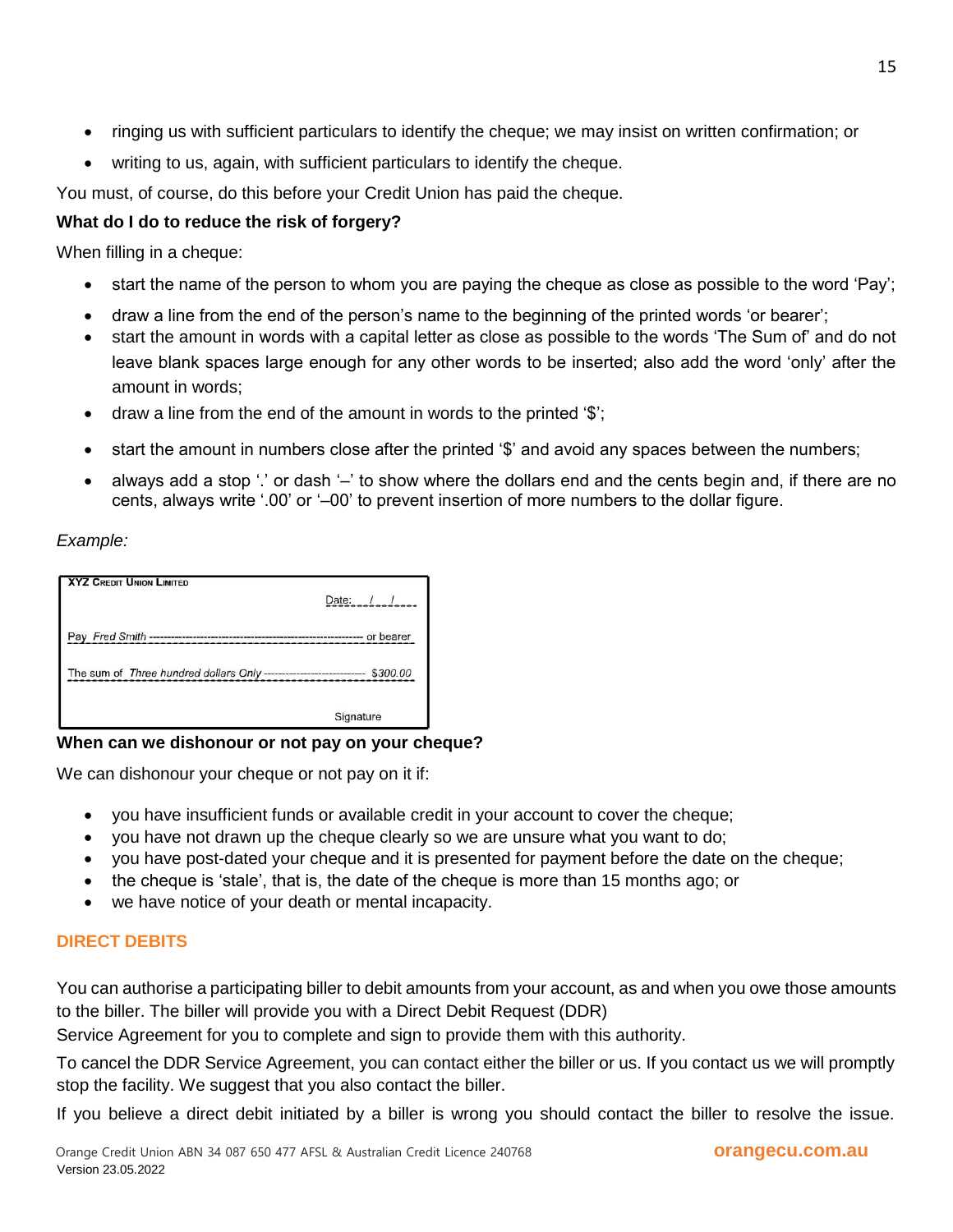Alternatively, you may contact us. If you give us the information we require we will forward your claim to the biller. However, we are not liable to compensate you for your biller's error.

If you set up the payment on your Visa debit card, please contact us directly about unauthorised or irregular debits.

We can cancel your direct debit facility, in our absolute discretion, if 3 consecutive direct debit instructions are dishonoured. If we do this, billers will not be able to initiate a direct debit from your account under their DDR Service Agreement. Under the terms of their DDR Service Agreement, the biller may charge you a fee for each dishonour of their direct debit request.

## **PAY PAL**

When you use PayPal you are authorising PayPal to debit amounts from your account as a biller under Direct Debit. Please note that:

- you are responsible for all PayPal debits to your account
- if you dispute a PayPal debit, you can contact PayPal directly or ask us to do so
- we are not responsible for compensating you for any disputed PayPal debit, or for reversing any disputed PayPal debit to your account
- if you want to cancel your direct debit arrangement with PayPal, you can contact PayPal directly or ask us to do so
- when you ask us to pass on a disputed transaction to PayPal, or your request to cancel your direct debit arrangement with PayPal, we will do so as soon as practicable but we are not responsible if PayPal fails to respond as soon as possible or at all.

Other third party payment services may operate in a similar way to PayPal.

# **ELECTRONIC ACCESS FACILITIES AND EPAYMENTS CONDITIONS OF USE**

## **SECTION 1. INFORMATION ABOUT OUR EPAYMENT FACILITIES**

You should follow the guidelines in the box below to protect against unauthorised use of your access card and pass code. These guidelines provide examples of security measures only and will not determine your liability for any losses resulting from unauthorised ePayments. Liability for such transactions will be determined in accordance with the ePayments Conditions of Use and the ePayments Code.

## **Important Information You Need to Know Before Using a Device to Make Electronic Payments**

- Sign the access card as soon as you receive it.
- Familiarise yourself with your obligations to keep your access card and pass codes secure.
- Familiarise yourself with the steps you have to take to report loss or theft of your access card or to report unauthorised use of your access card, BPAY® or telephone or internet banking.
- Immediately report lost, theft or unauthorised use.
- If you change a pass code, do not select a pass code which represents your birth date or a recognisable part of your name.
- Never write the pass code on the access card.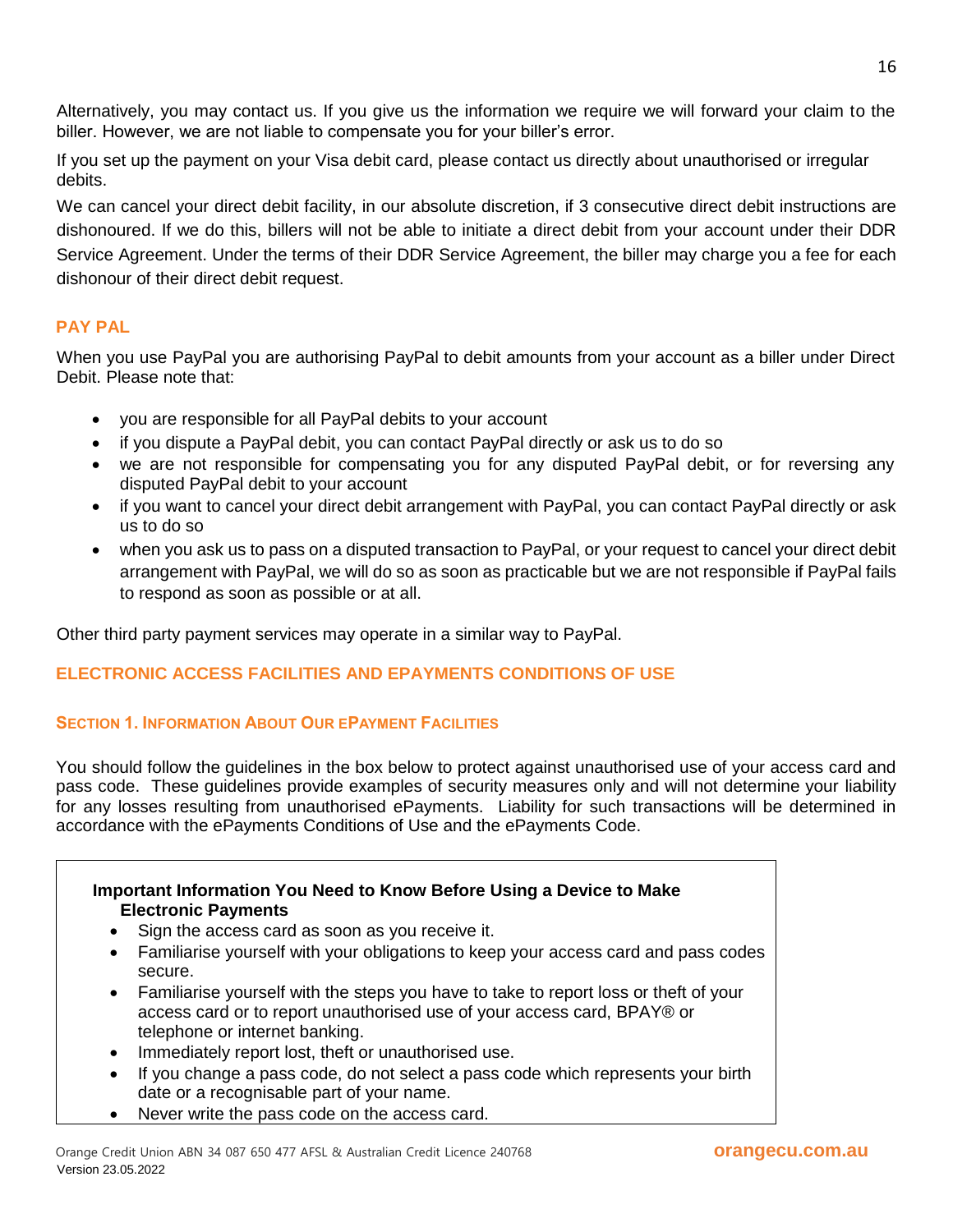- Never write the pass code PIN on anything which is kept with or near the access card.
- Never lend the access card to anybody.
- Never tell or show the pass code to another person.
- Use care to prevent anyone seeing the pass code being entered on a device.
- Keep a record of the VISA card number and the VISA Card Hotline telephone number for your area with your usual list of emergency telephone numbers.
- Check your statements regularly for any unauthorised use.
- Immediately notify us when you change your address.
- ALWAYS access the telephone banking or internet banking service only using the OFFICIAL phone numbers and URL addresses.
- If accessing internet banking on someone else's PC, laptop, tablet or mobile phone, ALWAYS DELETE your browsing history.

ALWAYS REJECT any request to provide or to confirm details of your pass code. We will NEVER ask you to provide us with these details.

#### **If you fail to ensure the security of your access card, access facility and pass codes you may increase your liability for unauthorised transaction.**

These ePayment Conditions of Use govern all electronic transactions made using any one of our access cards or facilities, listed below:

- rediCARD
- Visa Card
- BPAY®
- Osko®
- Internet Banking
- Telephone Banking

You can use any of these electronic access facilities to access an account, as listed in the *Summary of Accounts & Availability of Access Facilities*

#### **rediCARD**

rediCARD allows you to access your account at an ATM or EFTPOS terminal in Australia displaying the *rediCARD logo*. We will provide you with a PIN to use with your rediCARD. RediCARD allows you to:

- check your account balances;
- withdraw cash from your account;
- transfer money between accounts
- deposit cash or cheques into your account (at select ATMs only)

rediCARD Plus also allows you to access your account at an ATM or EFTPOS terminal overseas displaying the *Visa/Plus logo*. We may choose not to give you a rediCARD if you are under 16.

#### **Visa Card**

Visa Card allows you to make payments at any retailer displaying the Visa Card logo, anywhere in the world. You can also withdraw cash from your account, anywhere in the world, using an ATM displaying the *Visa Card logo*. We will provide you with a PIN to use with your Visa Card. Visa Card also allows you: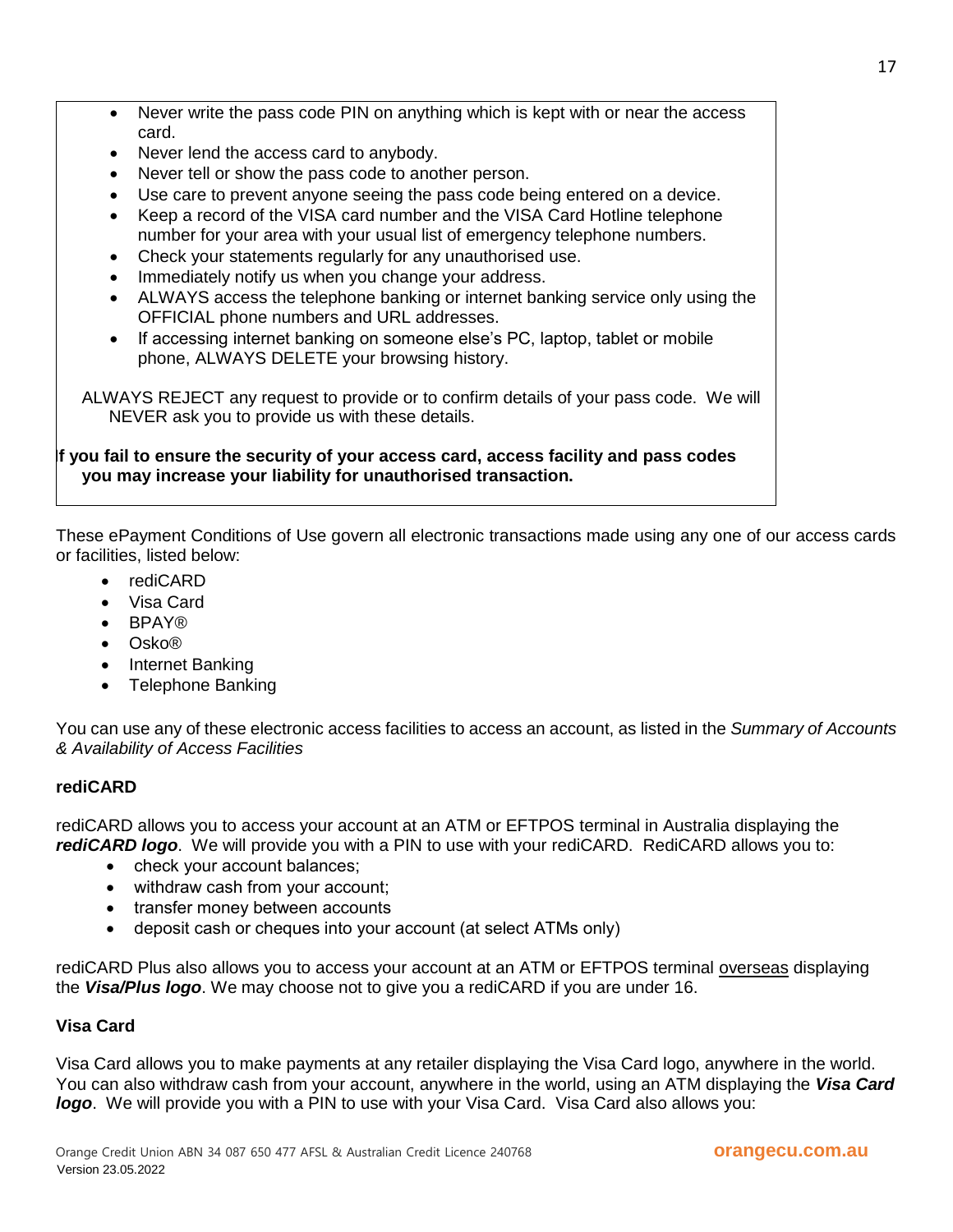- check your account balances;
- withdraw cash from your account;
- transfer money between accounts
- deposit cash or cheques into your account (at select ATMs only)

We may choose not to give you a Visa Card if your banking history with the Credit Union is not satisfactory or if you are under 15 years of age.

| <b>Important Information about Chargebacks for VISA Card</b>                                                                                                                                                                                                                                |  |
|---------------------------------------------------------------------------------------------------------------------------------------------------------------------------------------------------------------------------------------------------------------------------------------------|--|
| If you believe a Visa Card transaction was:                                                                                                                                                                                                                                                 |  |
| for goods or services and the merchant did not deliver them; or<br>$\bullet$<br>for goods and services which did not match the description provided by the<br>$\bullet$<br>merchant,                                                                                                        |  |
| then you can ask us to 'chargeback' the transaction, by reversing the payment to the<br>merchant's financial institution. You can do so by telling us within 30 days after the<br>date of the statement which shows the transaction and providing us with any<br>information we may require |  |
| You are not able to reverse a transaction authenticated using Verified by Visa unless we<br>are liable as provided in the ePayments Conditions of Use.                                                                                                                                      |  |
| You should inform us as soon as possible if you become aware of circumstances<br>which might entitle you to a chargeback and let us have the cardholder's copy<br>of the Visa transaction receipt in question.                                                                              |  |

#### **Digital Wallet**

You may load your Visa Card on to your mobile phone in a digital wallet app. Use of the Visa Card details, via the digital wallet, is governed by these Conditions of Use.

The Digital Wallet Provider is responsible for the functioning of the Digital Wallet, not us.

When you load the Card into Digital Wallet, there is a sharing of your personal information between us and the Digital Wallet Provider and between you and the Digital Wallet Provider.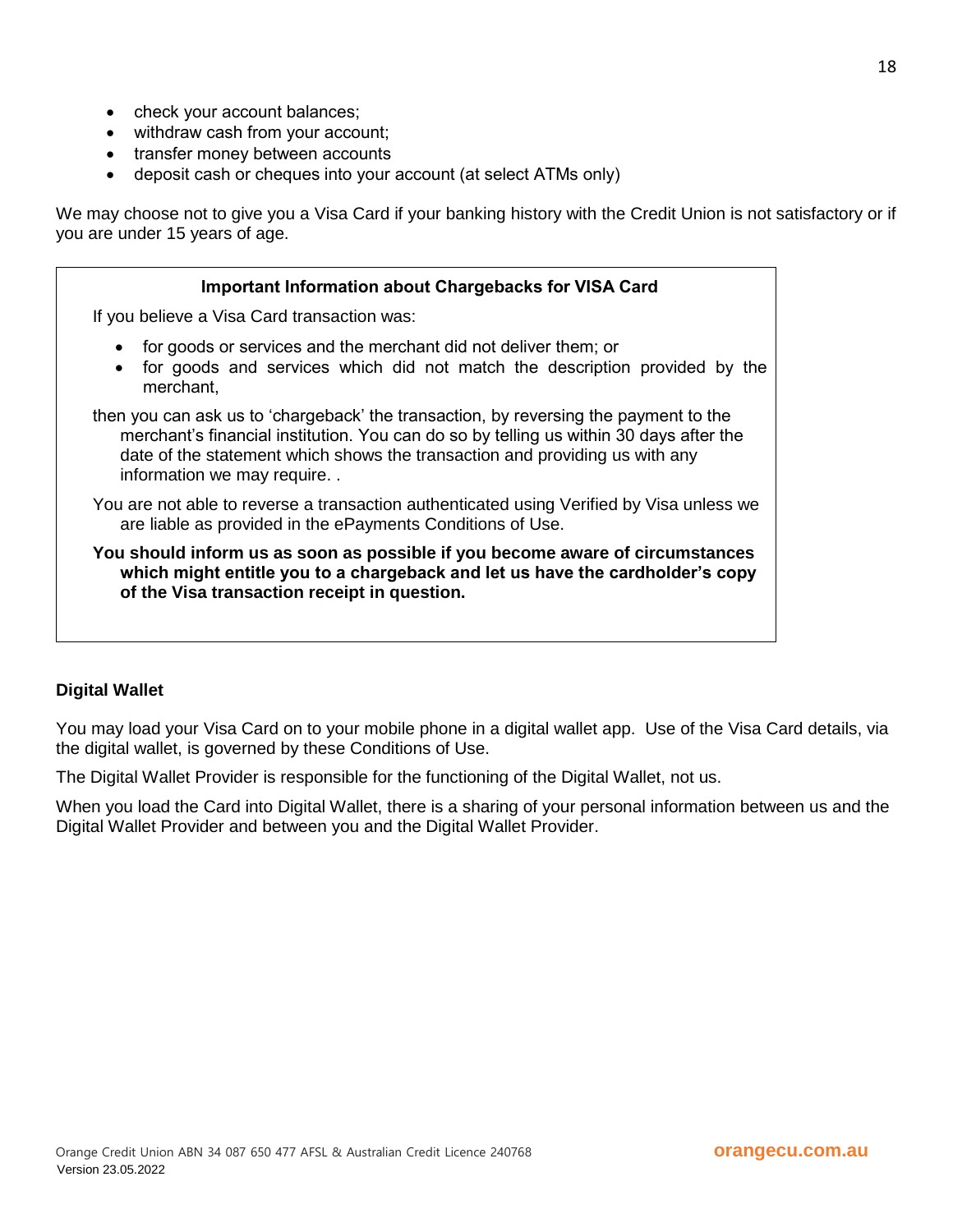## **Important Information You Need To Know When Using Your Digital Wallet On a Mobile Phone**

- You must protect and keep confidential your User ID, phone lock, passcode, passwords, and all other information required for you to make purchases with your Card using the Digital Wallet.
- Always protect your passcode by using a unique number or pattern that is not obvious or can be easily guessed. Take precautions when using your Digital Wallet. Try to memorise your passcode or carefully disguise it. Never keep a record of your passcode with your device, on your device or computer, or tell anyone your passcode.

Our Conditions of Use require you to report these events to us immediately:

- if your Device has been lost or stolen
- you believe your security credentials have been compromised
- if you believe there are errors
- if you suspect fraud associated with your Digital Wallet

**You may become liable for any unauthorised transactions if you unreasonably delay notifying us.**

#### **SECTION 2. DEFINITIONS**

**A. access card** means an ATM card, debit card or credit card and includes our Visa Card and rediCARD

**B. ATM** means automatic teller machine

**C. business day** means a day that is not a Saturday, a Sunday or a public holiday or bank holiday in the place concerned

**D. device** means a device we give to a user that is used to perform a transaction. Examples include:

*i. ATM card*

*ii. debit card or credit card*

*iii. token issued by a subscriber that generates a pass code*

- **E. EFTPOS** means electronic funds transfer at the point of sale—a network for facilitating transactions at point of sale
- **F. facility** means an arrangement through which you can perform transactions
- **G. identifier** means information that a user:
	- *i. knows but is not required to keep secret, and*

*ii. must provide to perform a transaction* Examples include an account number or member number.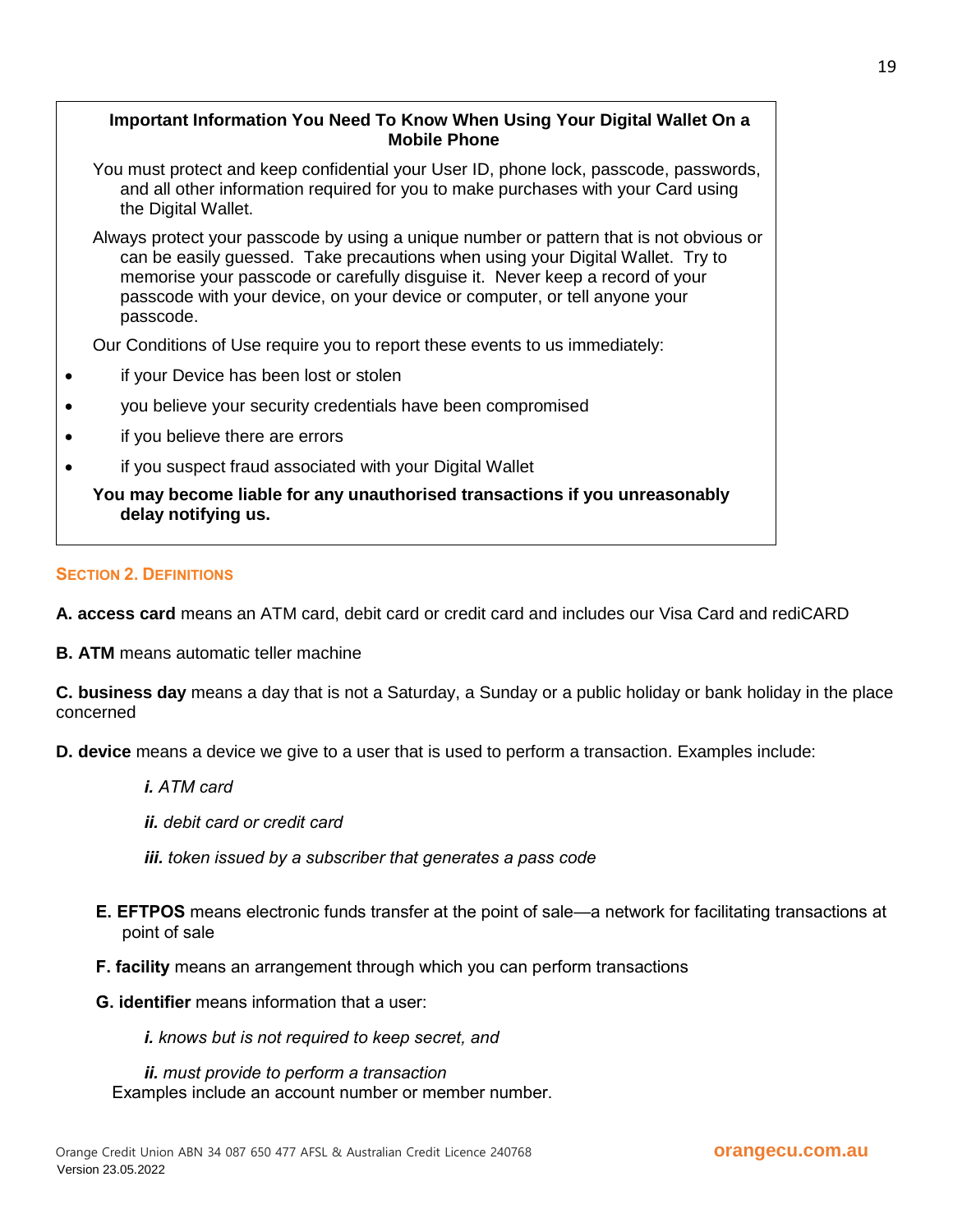- **H. manual signature** means a handwritten signature, including a signature written on paper and a signature written on an electronic tablet
- **I. pass code** means a password or code that the user must keep secret, that may be required to authenticate a transaction or user. A pass code may consist of numbers, letters, a combination of both, or a phrase. Examples include:
	- *i. personal identification number (PIN)*
	- *ii. internet banking password*
	- *iii. telephone banking password*
	- *iv. code generated by a security token*
	- *v. Osko Payments smart address (PayID).*

A pass code does not include a number printed on a device (e.g. a security number printed on a credit or debit card).

**J. regular payment arrangement** means either a recurring or an instalment payment agreement between you (the cardholder) and a Merchant in which you have preauthorised the Merchant to bill your account at predetermined intervals (eg. monthly or quarterly) or at intervals agreed by you. The amount may differ or be the same for each transaction.

**K. transaction** means a transaction to which these ePayment Conditions of Use apply, as set out in Section 3

- **L**. **unauthorised transaction** means a transaction that is not authorised by a user
- **M. user** means you or an individual you have authorised to perform transactions on your account, including:
	- *i. a third party signatory to your account*
	- *ii. a person you authorise us to issue an additional card to*
- **N. we**, **us**, or **our** means Orange Credit Union

**O. you** means the person or persons in whose name this Account and Access Facility is held

#### **SECTION 3. TRANSACTIONS**

3.1 These ePayment Conditions of Use apply to payment, funds transfer and cash withdrawal transactions that are:

- **a.** initiated using electronic equipment, and
- **b.** not intended to be authenticated by comparing a manual signature with a specimen signature.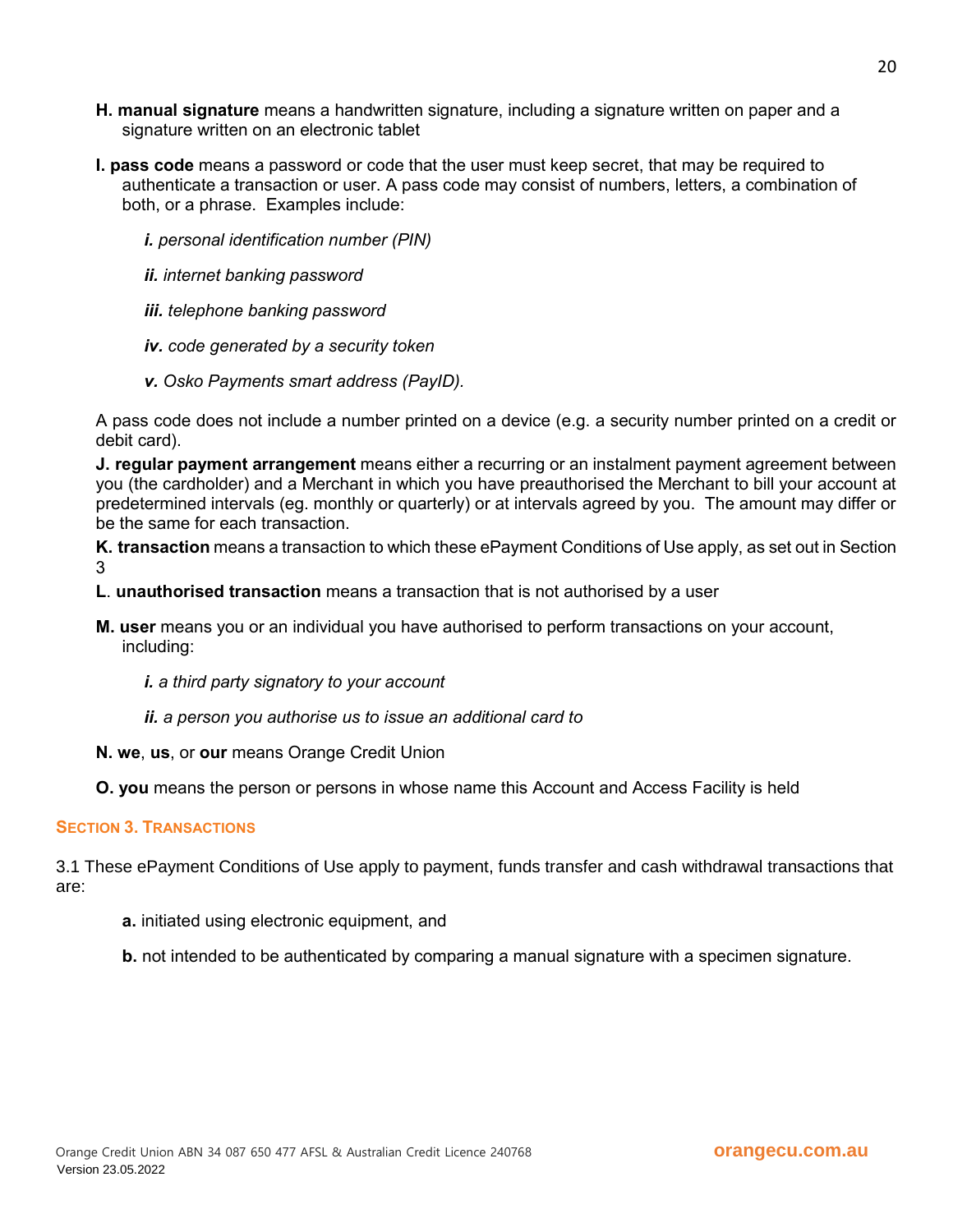- 3.2 These ePayment Conditions of Use apply to the following transactions:
	- **a.** electronic card transactions, including ATM, EFTPOS, credit card and debit card transactions that are not intended to be authenticated by comparing a manual signature with a specimen signature
	- **b.** telephone banking and bill payment transactions
	- **c.** internet banking transactions, including 'Pay Anyone'
	- **d.** online transactions performed using a card number and expiry date
	- **e.** online bill payments (including BPAY)
	- **f.** direct debits
	- **g.** transactions using mobile devices
	- **h.** Osko Payments.

#### **SECTION 4. WHEN YOU ARE NOT LIABLE FOR LOSS**

4.1 You are not liable for loss arising from an unauthorised transaction if the cause of the loss is any of the following:

- **a.** fraud or negligence by our employee or agent, a third party involved in networking arrangements, or a merchant or their employee or agent
- **b.** a device, identifier or pass code which is forged, faulty, expired or cancelled
- **c.** a transaction requiring the use of a device and/or pass code that occurred before the user received the device and/or pass code (including a reissued device and/or pass code)
- **d.** a transaction being incorrectly debited more than once to the same facility
- **e.** an unauthorised transaction performed after we have been informed that a device has been misused, lost or stolen, or the security of a pass code has been breached.

4.2 You are not liable for loss arising from an unauthorised transaction that can be made using an identifier without a pass code or device. Where a transaction can be made using a device, or a device and an identifier, but does not require a pass code, you are liable only if the user unreasonably delays reporting the loss or theft of the device.

4.3 You are not liable for loss arising from an unauthorised transaction where it is clear that a user has not contributed to the loss.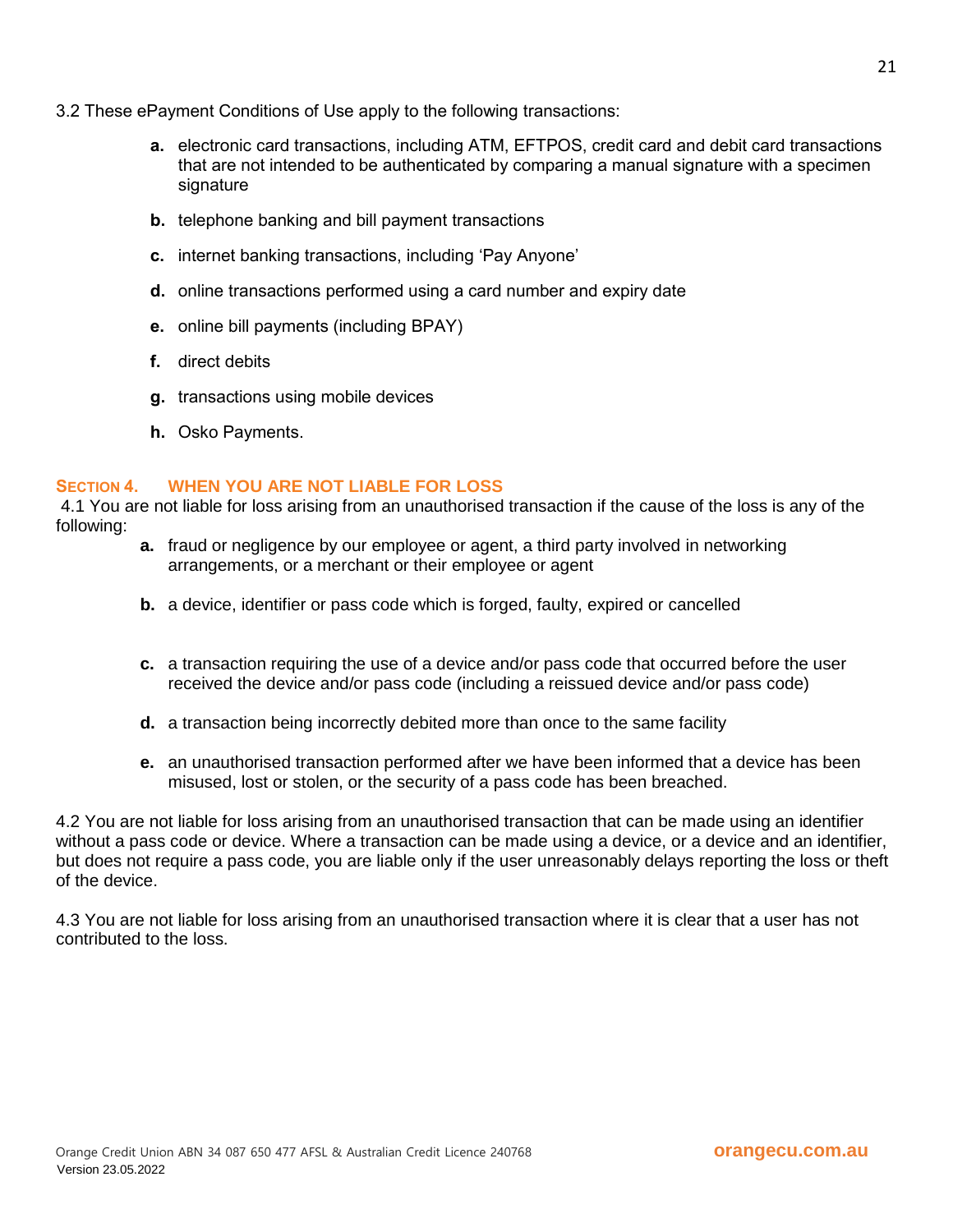- 4.4 In a dispute about whether a user received a device or pass code:
	- **a.** there is a presumption that the user did not receive it, unless we can prove that the user did receive it
	- **b.** we can prove that a user received a device or pass code by obtaining an acknowledgement of receipt from the user
	- **c.** we may not rely on proof of delivery to a user's correct mailing or electronic address as proof that the user received the device or pass code.

## **Section 5. WHEN YOU ARE LIABLE FOR LOSS**

- 5.1. If Section 4 does not apply, you may only be made liable for losses arising from an unauthorised transaction in the circumstances specified in this Section 5.
- 5.2. Where we can prove on the balance of probability that a user contributed to a loss through fraud, or breaching the pass code security requirements in Section 6:
	- **a.** you are liable in full for the actual losses that occur before the loss, theft or misuse of a device or breach of pass code security is reported to us
	- **b.** you are not liable for the portion of losses:
		- i. incurred on any one day that exceeds any applicable daily transaction limit
		- ii. incurred in any period that exceeds any applicable periodic transaction limit
		- iii. that exceeds the balance on the facility, including any pre-arranged credit
		- iv. incurred on any facility that we and you had not agreed could be accessed using the device or identifier and/or pass code used to perform the transaction.

#### 5.3. Where:

- **a.** more than one pass code is required to perform a transaction; and
- **b.** we prove that a user breached the pass code security requirements in Section 6 for one or more of the required pass codes, but not all of the required pass codes

You are liable under clause 5.2 only if we also prove on the balance of probability that the breach of the pass code security requirements under Section 6 was more than 50% responsible for the losses, when assessed together with all the contributing causes.

5.4. You are liable for losses arising from unauthorised transactions that occur because a user contributed to losses by leaving a card in an ATM, as long as the ATM incorporates reasonable safety standards that mitigate the risk of a card being left in the ATM.

Note: Reasonable safety standards that mitigate the risk of a card being left in an ATM include ATMs that capture cards that are not removed after a reasonable time and ATMs that require a user to swipe and then remove a card in order to commence a transaction.

- 5.5. Where we can prove, on the balance of probability, that a user contributed to losses resulting from an unauthorised transaction by unreasonably delaying reporting the misuse, loss or theft of a device, or that the security of all pass codes has been breached, you:
	- **a.** are liable for the actual losses that occur between:
		- i. when the user became aware of the security compromise, or should reasonably have become aware in the case of a lost or stolen device, and
		- ii. when the security compromise was reported to us
	- **b.** are not liable for any portion of the losses: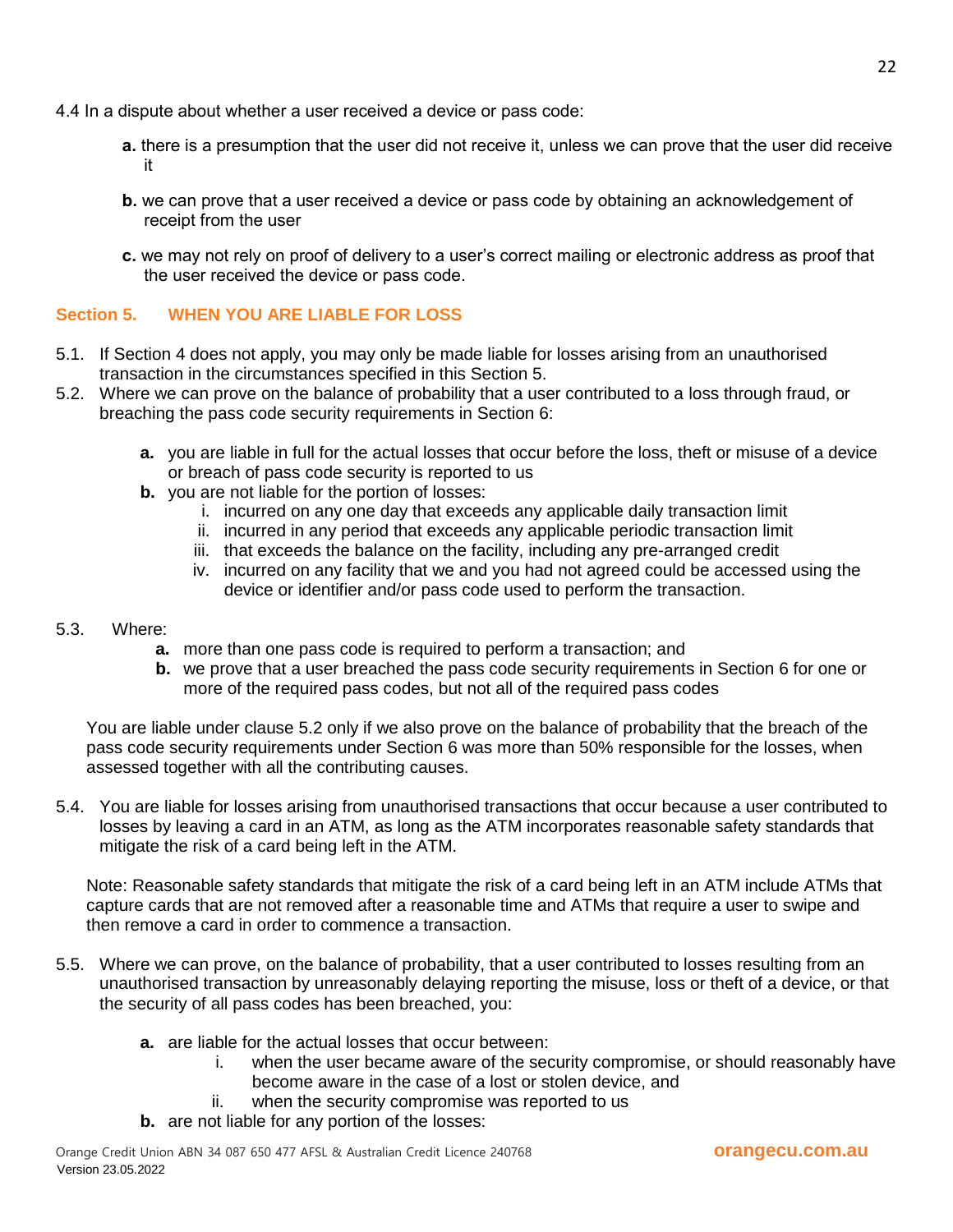- i. incurred on any one day that exceeds any applicable daily transaction limit
- ii. incurred in any period that exceeds any applicable periodic transaction limit
- iii. that exceeds the balance on the facility, including any pre-arranged credit
- iv. incurred on any facility that we and you had not agreed could be accessed using the device and/or pass code used to perform the transaction.

Note: You may be liable under clause 5.5 if you were the user who contributed to the loss, or if a different user contributed to the loss.

- 5.6. Where a pass code was required to perform an unauthorised transaction, and clauses 5.2-5.5 do not apply, you are liable for the least of:
	- (a)\$150, or a lower figure determined by us
	- (b)the balance of the facility or facilities which we and you have agreed can be accessed using the device and/or pass code, including any prearranged credit
	- (c)the actual loss at the time that the misuse, loss or theft of a device or breach of pass code security is reported to us, excluding that portion of the losses incurred on any one day which exceeds any relevant daily transaction or other periodic transaction limit.
- 5.7. In deciding whether on the balance of probabilities we have proved that a user has contributed to losses under clauses 5.2 and 5.5:
	- (a)we must consider all reasonable evidence, including all reasonable explanations for the transaction occurring
	- (b)the fact that a facility has been accessed with the correct device and/or pass code, while significant, does not, of itself, constitute proof on the balance of probability that a user contributed to losses through fraud or a breach of the pass code security requirements in Section 6
	- (c) the use or security of any information required to perform a transaction that is not required to be kept secret by users (for example, the number and expiry date of a device) is not relevant to a user's liability.
- 5.8. If a user reports an unauthorised transaction on a credit card account, debit card account or charge card account we will not hold you liable for losses under Section 5 for an amount greater than your liability if we exercised any rights we had under the rules of the card scheme at the time the report was made, against other parties to the scheme (for example, charge-back rights).

This clause does not require us to exercise any rights we may have under the rules of the card scheme. However, we cannot hold you liable under this clause for a greater amount than would apply if we had exercised those rights.

# **Section 6. PASS CODE SECURITY REQUIREMENTS**

- 6.1. Section 6 applies where one or more pass codes are needed to perform a transaction.
- 6.2. A user must not:
	- (a)voluntarily disclose one or more pass codes to anyone, including a family member or friend
	- (b)where a device is also needed to perform a transaction, write or record pass code(s) on a device, or keep a record of the pass code(s) on anything:
		- (i) carried with a device
		- (ii) liable to loss or theft simultaneously with a device

unless the user makes a reasonable attempt to protect the security of the pass code

- (c) where a device is not needed to perform a transaction, keep a written record of all pass codes required to perform transactions on one or more articles liable to be lost or stolen simultaneously, without making a reasonable attempt to protect the security of the pass code(s).
- 6.3. For the purpose of clauses 6.2(b)–6.2(c), a reasonable attempt to protect the security of a pass code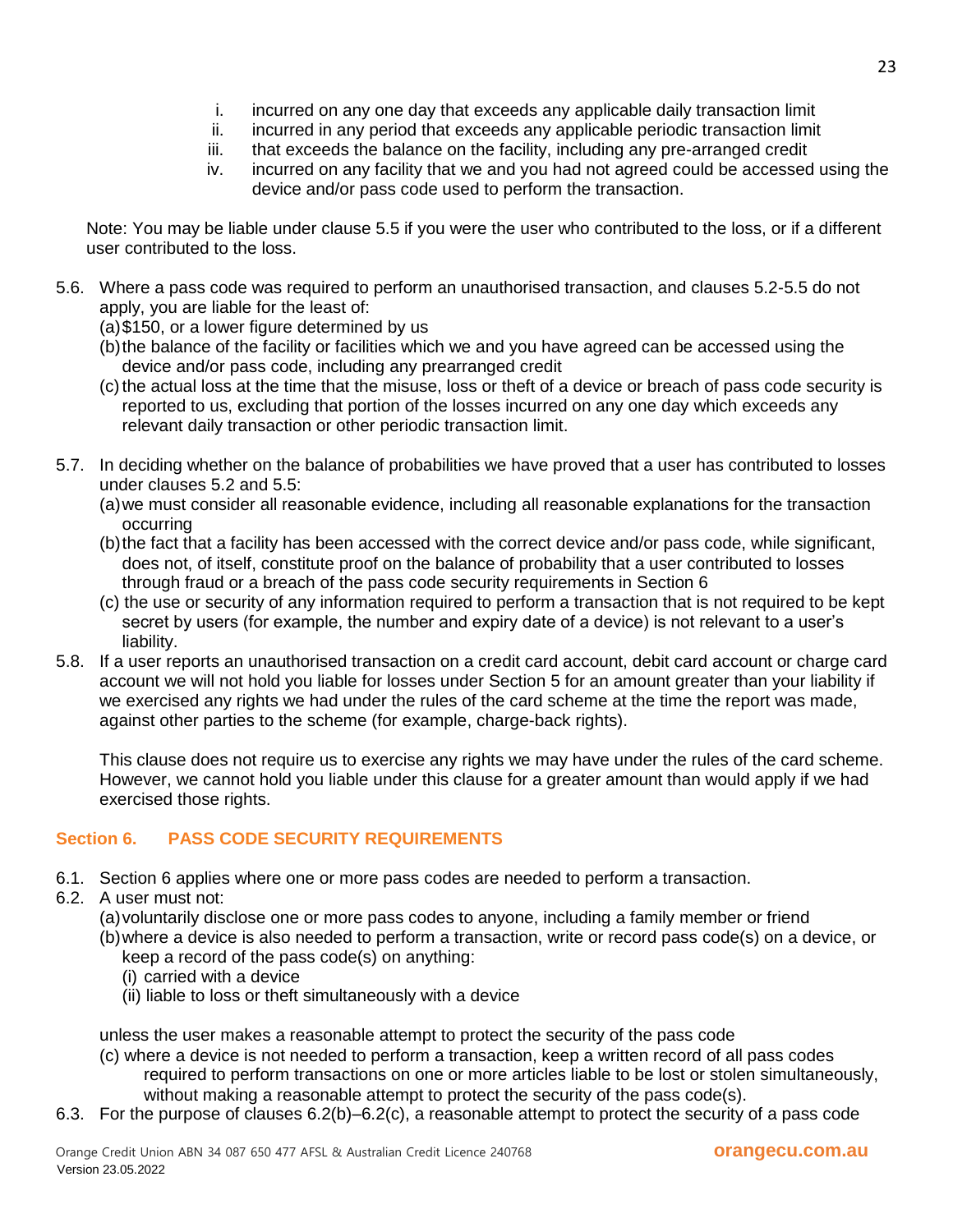record includes making any reasonable attempt to disguise the pass code within the record, or prevent unauthorised access to the pass code record, including by:

- (a)hiding or disguising the pass code record among other records
- (b)hiding or disguising the pass code record in a place where a pass code record would not be expected to be found
- (c) keeping a record of the pass code record in a securely locked container
- (d)preventing unauthorised access to an electronically stored record of the pass code record.

This list is not exhaustive.

- 6.4. A user must not act with extreme carelessness in failing to protect the security of all pass codes where extreme carelessness means a degree of carelessness that greatly exceeds what would normally be considered careless behaviour.
	- Note 1: An example of extreme carelessness is storing a user name and pass code for internet banking in a diary, BlackBerry or computer that is not password protected under the heading 'Internet banking codes'.
	- Note 2: For the obligations applying to the selection of a pass code by a user, see clause 6.5.
- 6.5. A user must not select a numeric pass code that represents their birth date, or an alphabetical pass code that is a recognisable part of their name, if we have:
	- (a)specifically instructed the user not to do so
	- (b)warned the user of the consequences of doing so.
- 6.6. The onus is on us to prove, on the balance of probability, that we have complied with clause 6.5.
- 6.7. Where we expressly authorise particular conduct by a user, either generally or subject to conditions, a user who engages in the conduct, complying with any conditions, does not breach the pass code security requirements in Section 6.
- 6.8. Where we expressly or implicitly promote, endorse or authorise the use of a service for accessing a facility (for example, by hosting an access service on our electronic address), a user who discloses, records or stores a pass code that is required or recommended for the purpose of using the service does not breach the pass code security requirements in Section 6.

## **Section 7. LIABILITY FOR LOSS CAUSED BY SYSTEM OR EQUIPMENT MALFUNCTION**

- 7.1. You are not liable for loss caused by the failure of a system or equipment provided by any party to a shared electronic network to complete a transaction accepted by the system or equipment in accordance with a user's instructions.
- 7.2. Where a user should reasonably have been aware that a system or equipment provided by any party to a shared electronic network was unavailable or malfunctioning, our liability is limited to:
	- (a)correcting any errors
	- (b)refunding any fees or charges imposed on the user.

## **Section 8. NETWORK ARRANGEMENTS**

- 8.1. We must not avoid any obligation owed to you on the basis that:
	- (a)we are a party to a shared electronic payments network
	- (b) another party to the network caused the failure to meet the obligation.
- 8.2. We must not require you to:
	- (a)raise a complaint or dispute about the processing of a transaction with any other party to a shared electronic payments network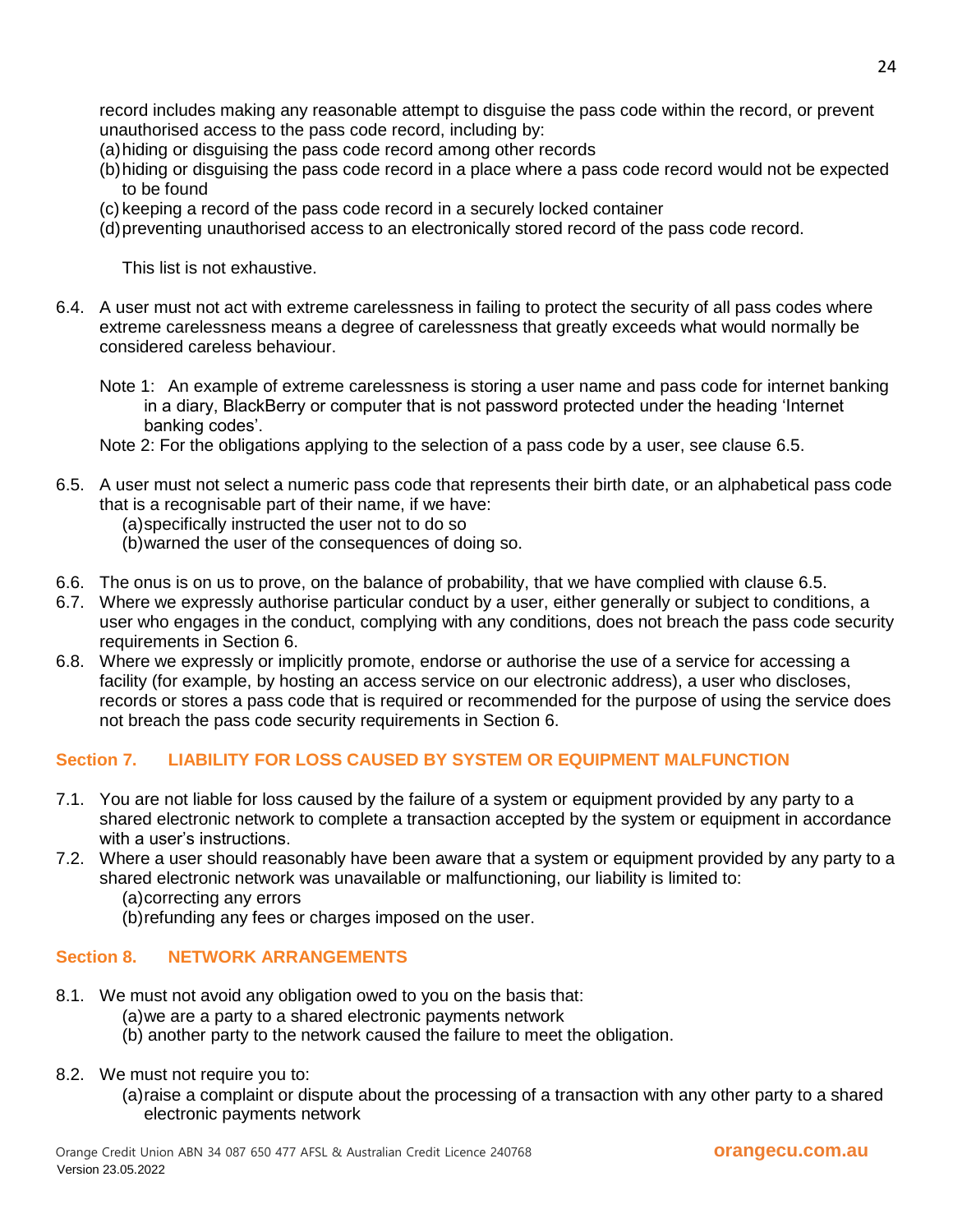(b) have a complaint or dispute investigated by any other party to a shared electronic payments network.

#### **Section 9. MISTAKEN INTERNET PAYMENTS**

- 9.1. In this Section 9:
	- (a)**direct entry** means a direct debit or direct credit
	- (b)**mistaken internet payment** means a payment by a user through a 'Pay Anyone' internet banking facility and processed by an ADI through direct entry where funds are paid into the account of an unintended recipient because the user enters or selects a Bank/State/Branch (BSB) number and/or identifier that does not belong to the named and/or intended recipient as a result of:
		- (i) the user's error, or
		- (ii) the user being advised of the wrong BSB number and/or identifier.

This does not include payments made using BPAY.

(c)**receiving ADI** means an ADI whose customer has received an internet payment

- (d)**unintended recipient** means the recipient of funds as a result of a mistaken internet payment
- 9.2. When you report a mistaken internet payment, we must investigate whether a mistaken internet payment has occurred.
- 9.3. If we are satisfied that a mistaken internet payment has occurred, we must send the receiving ADI a request for the return of the funds

*Note: Under the ePayments Code, the receiving ADI must within 5 business days:* 

- *(i) acknowledge the request by the sending ADI for the return of funds, and*
- (ii) *advise the sending ADI whether there are sufficient funds in the account of the unintended recipient to cover the mistaken internet payment.*
- 9.4. If we are not satisfied that a mistaken internet payment has occurred, we will not take any further action.
- 9.5. We must inform you of the outcome of the reported mistaken internet payment in writing and within 30 business days of the day on which the report is made.
- 9.6. You may complain to us about how the report is dealt with, including that we and/or the receiving ADI:
	- (a) are not satisfied that a mistaken internet payment has occurred
	- (b) have not complied with the processes and timeframes set out in clauses 9.2-9.5, or as described in the box below.
- 9.7. When we receive a complaint under clause 9.6 we must:
	- (a) deal with the complaint under our internal dispute resolution procedures
	- (b) not require you to complain to the receiving ADI.
- 9.8. If you are not satisfied with the outcome of a complaint, you are able to complain to our external dispute resolution scheme provider.

*Note: If we are unable to return funds to you because the unintended recipient of a mistaken internet payment does not cooperate, you can complain to our external dispute resolution scheme provider.* 

## **Information about a receiving ADI's obligations after we request return of funds**

The information set out in this box is to explain the process for retrieving mistaken payments under the ePayments Code, setting out what the processes are, and what you are entitled to do. **This information does not give you any contractual entitlement to recover the mistaken payment from us or to recover the mistaken payment from the receiving ADI.** 

#### **Process where funds are available & report is made within 10 business days**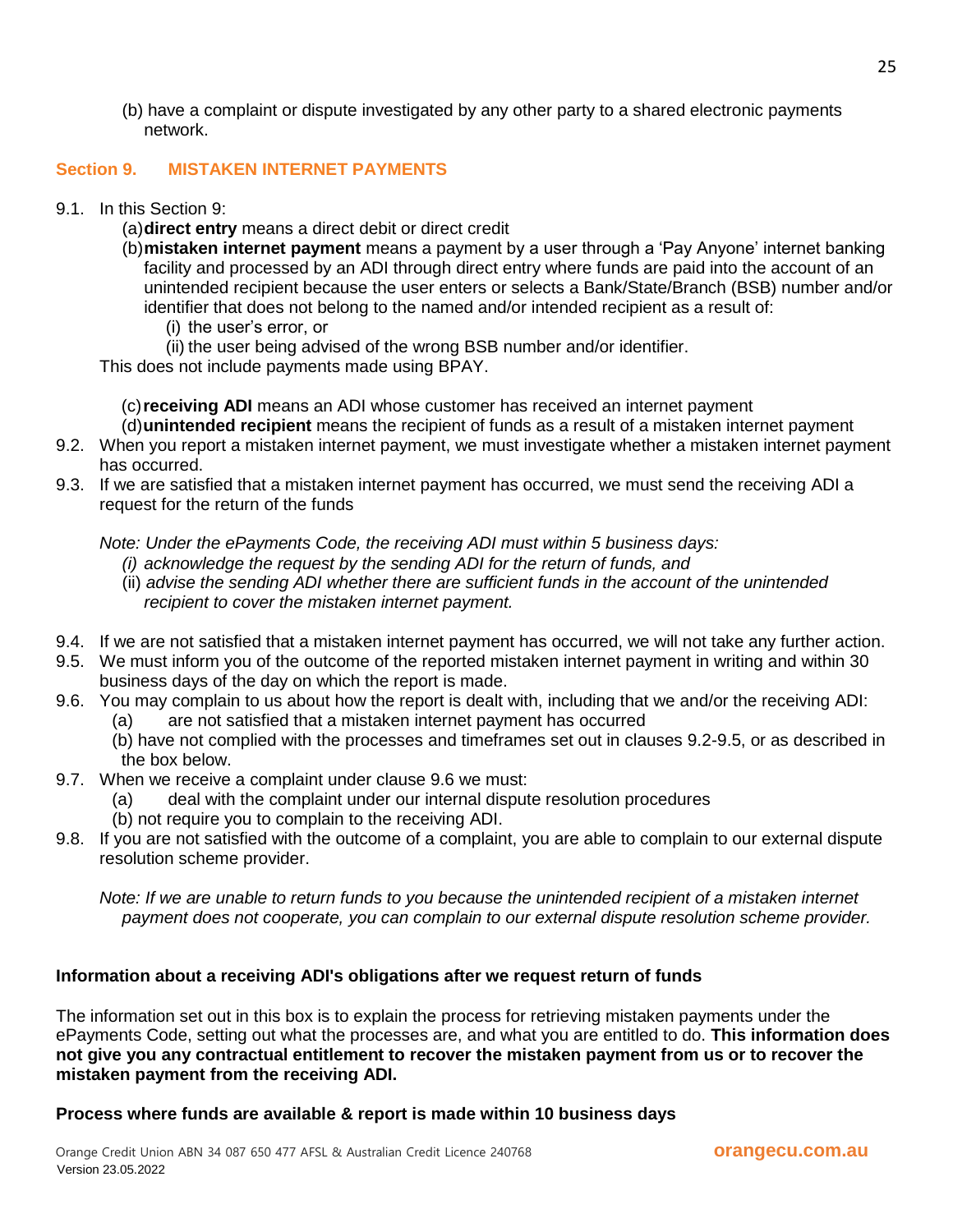- If satisfied that a mistaken internet payment has occurred, the receiving ADI must return the funds to the sending ADI, within 5 business days of receiving the request from the sending ADI if practicable or such longer period as is reasonably necessary, up to a maximum of 10 business days.
- If not satisfied that a mistaken internet payment has occurred, the receiving ADI may seek the consent of the unintended recipient to return the funds to the holder.
- The sending ADI must return the funds to the holder as soon as practicable.

# **Process where funds are available & report is made between 10 business days & 7 months**

- The receiving ADI must complete its investigation into the reported mistaken payment within 10 business days of receiving the request.
- If satisfied that a mistaken internet payment has occurred, the receiving ADI must:
	- o prevent the unintended recipient from withdrawing the funds for 10 further business days, and
	- $\circ$  notify the unintended recipient that it will withdraw the funds from their account, if the unintended recipient does not establish that they are entitled to the funds within 10 business days commencing on the day the unintended recipient was prevented from withdrawing the funds.
- If the unintended recipient does not, within 10 business days, establish that they are entitled to the funds, the receiving ADI must return the funds to the sending ADI within 2 business days after the expiry of the 10 business day period, during which the unintended recipient is prevented from withdrawing the funds from their account.
- If the receiving ADI is not satisfied that a mistaken internet payment has occurred, it may seek the consent of the unintended recipient to return the funds to the holder.
- The sending ADI must return the funds to the holder as soon as practicable.

## **Process where funds are available and report is made after 7 months**

- If the receiving ADI is satisfied that a mistaken internet payment has occurred, it must seek the consent of the unintended recipient to return the funds to the user.
- If not satisfied that a mistaken internet payment has occurred, the receiving ADI may seek the consent of the unintended recipient to return the funds to the holder.
- If the unintended recipient consents to the return of the funds:
	- o the receiving ADI must return the funds to the sending ADI, and
	- $\circ$  the sending ADI must return the funds to the holder as soon as practicable.

## **Process where funds are not available**

 Where the sending ADI and the receiving ADI are satisfied that a mistaken internet payment has occurred, but there are not sufficient credit funds available in the account of the unintended recipient to the full value of the mistaken internet payment, the receiving ADI must use reasonable endeavours to retrieve the funds from the unintended recipient for return to the holder (for example, by facilitating repayment of the funds by the unintended recipient by instalments).

# **Section 10. USING TELEPHONE BANKING AND INTERNET BANKING**

- 10.1. We do not warrant that:
	- (a)the information available to you about your accounts through our home banking service is always up to date;
	- (b)you will have 24 hours a day, 7 days per week, access to telephone banking or internet banking.
	- (c)data you transmit via telephone banking or internet banking is totally secure.

## **Section 11. HOW TO REPORT LOSS, THEFT OR UNAUTHORISED USE OF YOUR ACCESS CARD OR PASS CODE**

 Orange Credit Union ABN 34 087 650 477 AFSL & Australian Credit Licence 240768 **orangecu.com.au** Version 23.05.2022 11.1. If you believe your access card has been misused, lost or stolen or the pass code has become known to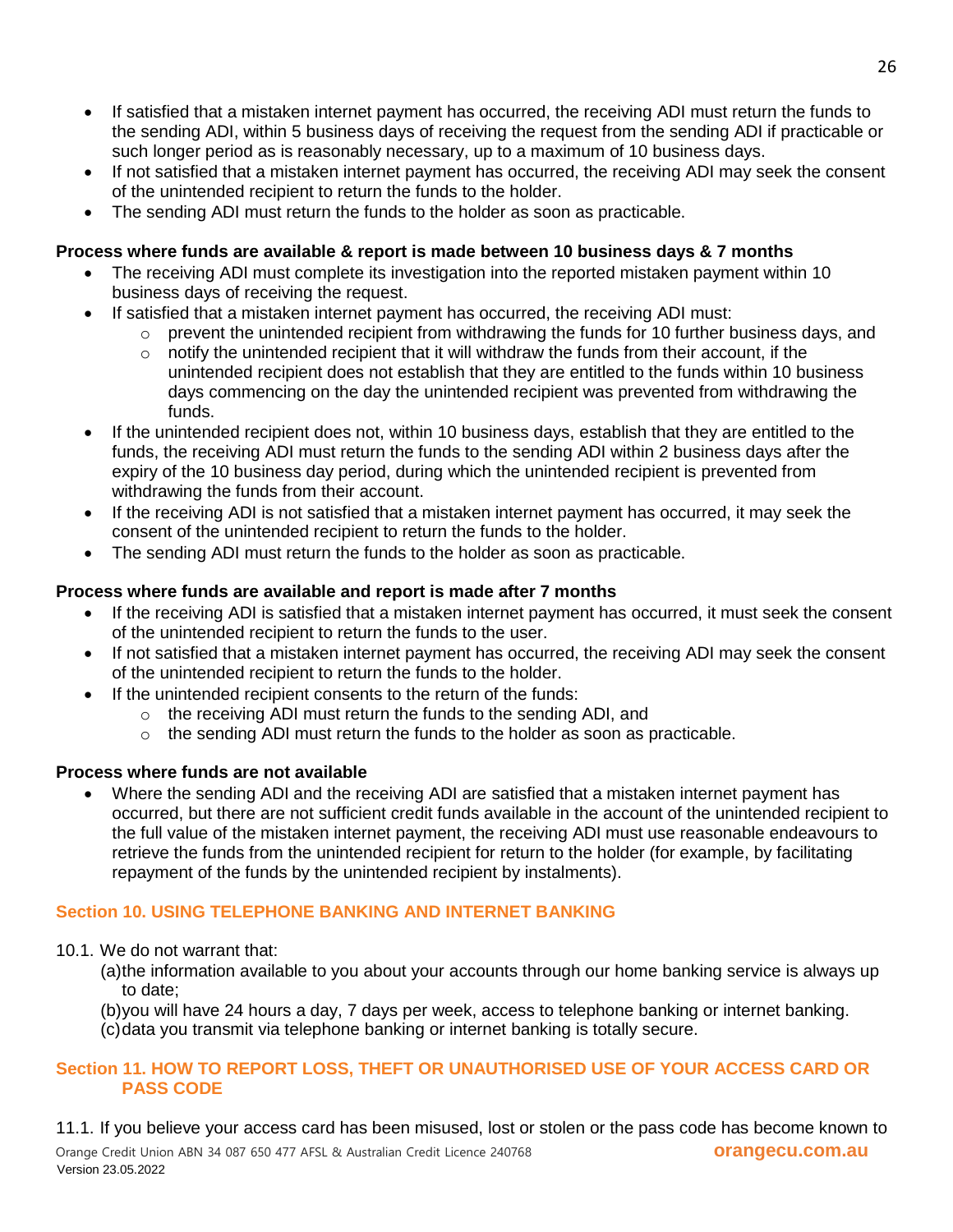someone else, you must immediately contact us during business hours or the access card HOTLINE at any time. Please refer to How to Contact Us on page 1 for our contact details.

- 11.2. We will acknowledge your notification by giving you a reference number that verifies the date and time you contacted us. Please retain this reference number.
- 11.3. The access card HOTLINE is available 24 hours a day, 7 days a week.
- 11.4. If the access card HOTLINE is not operating when you attempt notification, nevertheless, you must report the loss, theft or unauthorised use to us as soon as possible during business hours. We will be liable for any losses arising because the access card HOTLINE is not operating at the time of attempted notification, provided you report the loss, theft or unauthorised use to us as soon as possible during business hours.
- 11.5. If the loss, theft or misuse, occurs OUTSIDE AUSTRALIA you must notify an organisation displaying the VISA sign and also then confirm the loss, theft or misuse of the card:
	- (a) with us by telephone or priority paid mail as soon as possible; or
	- (b) by telephoning the VISA Card Hotline number for the country you are in.

| <b>VISA CARD HOTLINE</b>                              | <b>REDICARD HOTLINE</b>         |
|-------------------------------------------------------|---------------------------------|
| <b>AUSTRALIA WIDE TOLL FREE</b>                       | <b>AUSTRALIA WIDE TOLL FREE</b> |
| 1800 648 027                                          | 1800 648 027                    |
| <b>SYDNEY METROPOLITAN</b><br><b>AREA</b><br>82999101 | <b>SYDNEY METROPOLITAN AREA</b> |
|                                                       | 82999101                        |
|                                                       | <b>FROM OVERSEAS</b>            |
|                                                       | +61 2 8299 9101                 |
|                                                       |                                 |

## **Section 12. HOW TO REPORT UNAUTHORISED USE OF TELEPHONE OR INTERNET BANKING**

12.1. If you believe that your pass codes for telephone or internet banking transactions have been misused, lost or stolen, or, where relevant, your pass code has become known to someone else, you must contact us immediately.

*Please refer to How to Contact Us on page 1 for our contact details. We will acknowledge your notification by giving you a reference number that verifies the date and time you contacted us. Please retain this reference number.*

12.2. If you believe an unauthorised transaction has been made and your access method uses a pass code, you should change that pass code.

## **Section 13. USING THE ACCESS CARD**

- 13.1. You agree to sign the access card immediately upon receiving it and before using it as a means of preventing fraudulent or unauthorised use of access card. You must ensure that any other cardholder you authorise also signs their access card immediately upon receiving it and before using it.
- 13.2. We will advise you from time to time:
	- (a)what transactions may be performed using access card;
	- (b)what ATMs of other financial institutions may be used; and
	- (c)what the daily cash withdrawal limits are.

*Please refer to the Fees & Charges and Transaction Limits brochure for details of current transaction limits* 

13.3. You may only use your access card to perform transactions on those accounts we permit. We will advise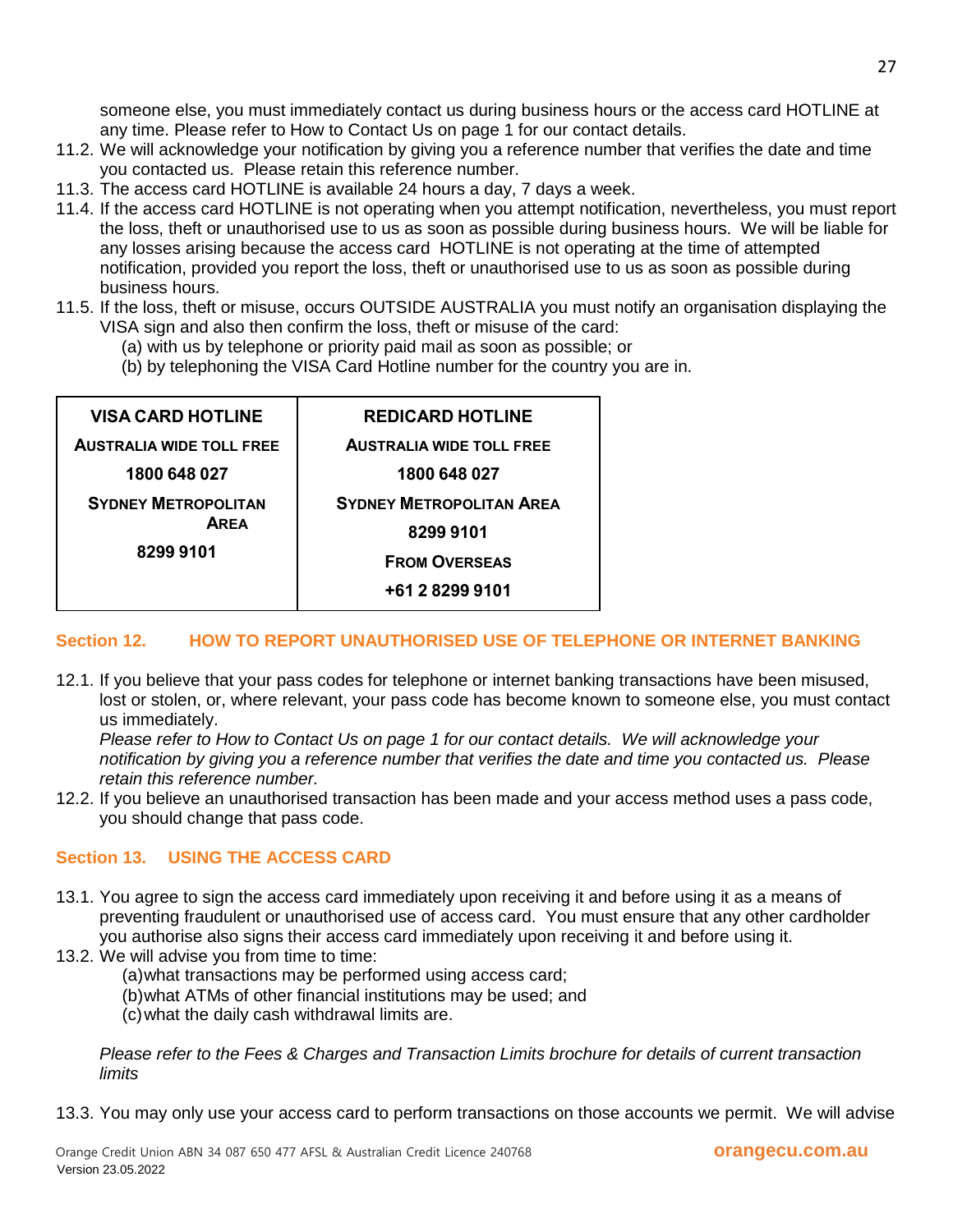you of the accounts which you may use your access card to access.

13.4. The access card always remains our property.

#### **Section 14. USING VISA OR REDICARD OUTSIDE AUSTRALIA**

- 14.1. You agree to reimburse us for any costs, fees or charges of any nature arising out of a failure to comply with any exchange control requirements.
- 14.2. All transactions made overseas on the Visa Card will be converted into Australian currency by Visa Worldwide, and calculated at a wholesale market rate selected by Visa from within a range of wholesale rates or the government mandated rate that is in effect one day prior to the Central Processing Date (that is, the date on which Visa processes the transaction).
- 14.3. All transactions made in a foreign currency on the Visa Card or rediCARD are subject to a conversion fee payable to CUSCAL, the principal member of Visa Worldwide under which your Credit Union can provide you with the Visa card. Please refer to the *Fees & Charges and Transaction Limits* brochure for the current conversion fee.
- 14.4. Some overseas merchants and ATMs charge a surcharge for making a transaction using your Visa card. Once you have confirmed that transaction you will not be able to dispute the surcharge. The surcharge may appear on your statement as part of the purchase price.

## **Section 15. ADDITIONAL ACCESS CARD**

- 15.1. You may authorise us, if we agree, to issue an additional access card to an additional cardholder provided this person is over the age of 18 (unless we agree to a younger age).
- 15.2. You will be liable for all transactions carried out by this cardholder.
- 15.3. We will give each additional cardholder a separate pass code.
- 15.4. You must ensure that any additional cardholders protect their access card and pass code in the same way as these ePayment Conditions of Use require you to protect access card and pass code.
- 15.5. To cancel the additional access card you must notify us in writing. However, this cancellation may not be effective until the additional access card is returned to us or you have taken all reasonable steps to have the additional access card returned to us.
- 15.6. You will not be liable for the continued use of the additional access card from the date that you have: (a)notified us that you want it cancelled; and
	- (b)taken all reasonable steps to have the additional access card returned to us.

*Please note that if you are unable to return the additional access card to us, we may require you to make a written statement describing the steps you have taken to return the card.*

#### **Section 16. USE AFTER CANCELLATION OR EXPIRY OF ACCESS CARD**

16.1. You must not use your access card:

(a)before the valid date or after the expiration date shown on the face of access card; or (b)after the access card has been cancelled.

16.2. You will continue to be liable to reimburse us for any indebtedness incurred through such use whether or not you have closed your account.

#### **Section 17. EXCLUSIONS OF ACCESS CARD WARRANTIES AND REPRESENTATIONS**

- 17.1. We do not warrant that merchants or ATMs displaying access card signs or promotional material will accept access card.
- 17.2. We do not accept any responsibility should a merchant, bank or other institution displaying access card signs or promotional material, refuse to accept or honour access card.
- 17.3. We are not responsible for any defects in the goods and services you acquire through the use of the Visa Card. You acknowledge and accept that all complaints about these goods and services must be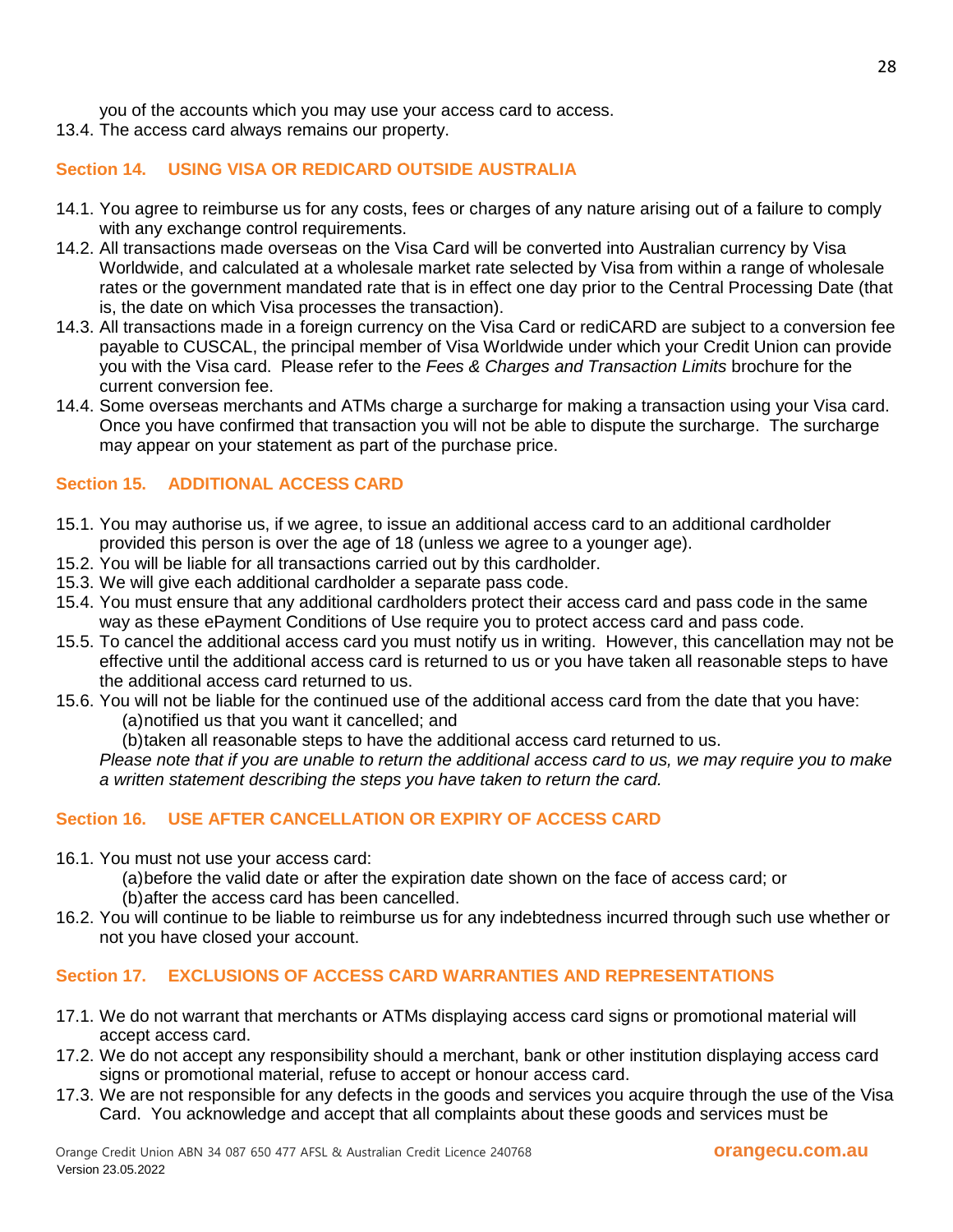addressed to the supplier or merchant of those goods and services.

**Section 18. CANCELLATION OF ACCESS CARD OR OF ACCESS TO HOME BANKING SERVICE, BPAY OR OSKO** 

- 18.1 You may cancel your access card, your access to telephone banking, internet banking , BPAY or Osko at any time by giving us written notice.
- 18.2 We may immediately cancel or suspend your access card or your access to telephone banking, internet banking , BPAY or Osko at any time:
	- a) for security reasons,
	- b) if you breach these Conditions of Use
	- c) you, or someone acting on your behalf, is being fraudulent
	- d) we suspect that you are using Osko in a manner that is likely to affect our ability to continue providing Osko to you or our other customers
	- e) if we cease to be a participant in Osko.
	- f) in the case of access card, we may cancel the access card by capture of the access card at any ATM.
- 18.3 We may cancel your access card or your access to telephone banking, internet banking , BPAY or Osko for any reason by giving you 30 days' notice. The notice does not have to specify the reasons for cancellation.
- 18.4 In the case of access card, you will be liable for any transactions you make using your access card before the access card is cancelled but which are not posted to your account until after cancellation of access card.
- 18.5 In the case of telephone banking, internet banking , BPAY or Osko, if, despite the cancellation of your access to telephone banking, internet banking , BPAY or Osko, you carry out a transaction using the relevant access method, you will remain liable for that transaction.

18.6 Your access card or your access to telephone banking, internet banking , BPAY or Osko will be terminated when:

- a) we notify you that we have cancelled your access card or your access method to the account with us;
- b) you close the last of your accounts with us to which the access card applies or which has telephone banking, internet banking , BPAY or Osko access;
- c) you cease to be our customer ; or
- d) you alter the authorities governing the use of your account or accounts to which the access card applies or which has telephone banking, internet banking , BPAY or Osko access (unless we agree otherwise).
- 18.7 In the case of access card, we may demand the return or destruction of any cancelled access card.

#### **Section 19. USING BPAY**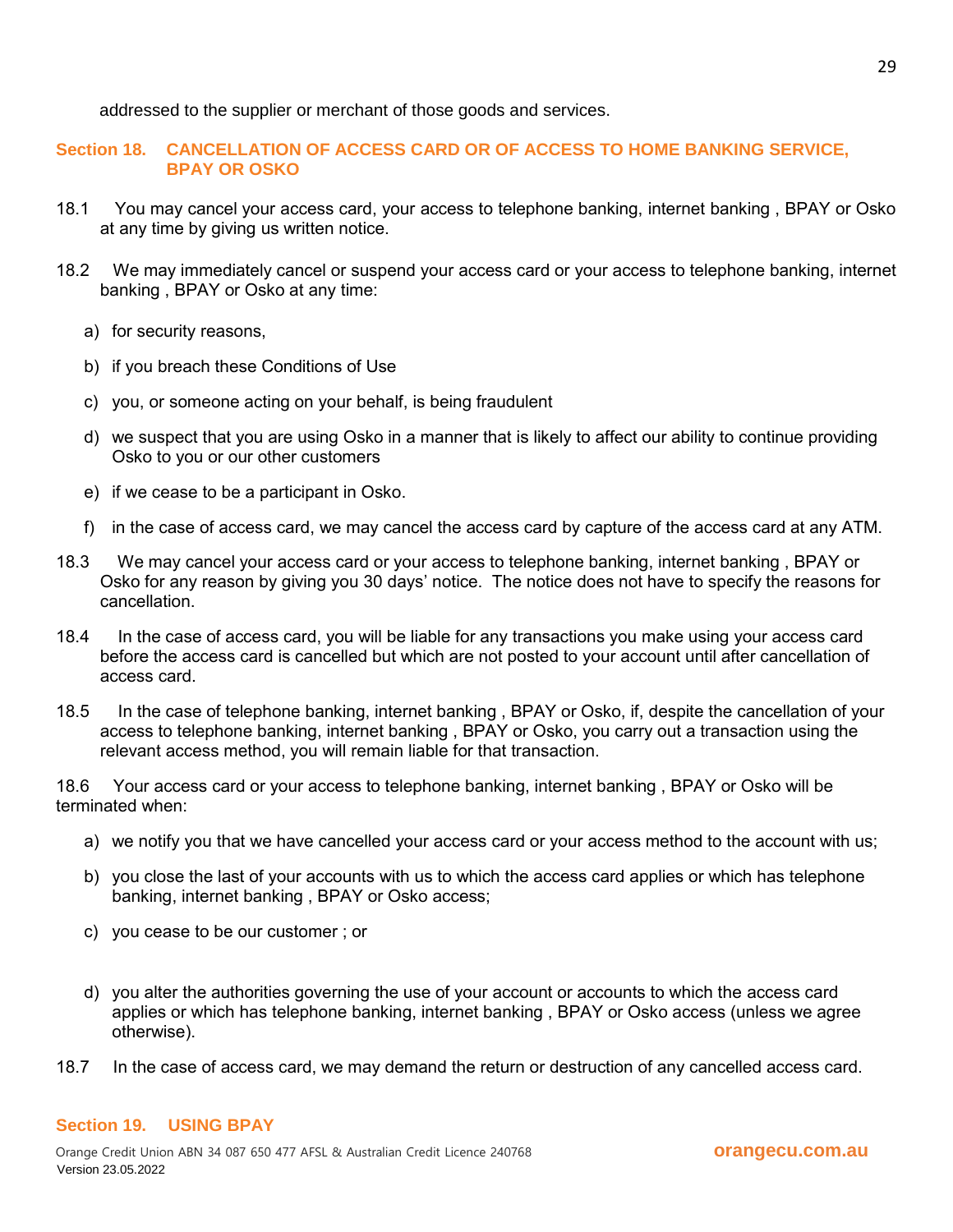- 19.1. You can use BPAY® to pay bills bearing the BPAY logo from those accounts that have the BPAY facility.
- 19.2. When you tell us to make a BPAY payment you must tell us the biller's code number (found on your bill), your Customer Reference Number (eg. your account number with the biller), the amount to be paid and the account from which the amount is to be paid.
- 19.3. We cannot effect your BPAY instructions if you do not give us all the specified information or if you give us inaccurate information.

*Please note that, legally, the receipt by a biller of a mistaken or erroneous payment does not necessarily discharge, wholly or in part, the underlying debt you owe that biller.* 

# **Section 20. PROCESSING BPAY PAYMENTS**

- 20.1. We will attempt to make sure that your BPAY payments are processed promptly by participants in BPAY, and you must tell us promptly if:
	- (a)you become aware of any delays or mistakes in processing your BPAY payment;
	- (b)you did not authorise a BPAY payment that has been made from your account; or
	- (c)you think that you have been fraudulently induced to make a BPAY payment.

*Please keep a record of the BPAY receipt numbers on the relevant bills.*

- 20.2. A BPAY payment instruction is irrevocable.
- 20.3. Except for future-dated payments you cannot stop a BPAY payment once you have instructed us to make it and we cannot reverse it.
- 20.4. We will treat your BPAY payment instruction as valid if, when you give it to us, you use the correct access method.
- 20.5. You should notify us immediately if you think that you have made a mistake (except for a mistake as to the amount you meant to pay.

*Please note that you must provide us with written consent addressed to the biller who received that BPAY payment. If you do not give us that consent, the biller may not be permitted under law to disclose to us the information we need to investigate or rectify that BPAY payment.*

- 20.6. A BPAY payment is treated as received by the biller to whom it is directed:
	- (a)on the date you direct us to make it, if we receive your direction by the cut off time on a banking business day, that is, a day in Sydney or Melbourne when banks can effect settlements through the Reserve Bank of Australia; and
	- (b)otherwise, on the next banking business day after you direct us to make it.
	- (c)Please note that the BPAY payment may take longer to be credited to a biller if you tell us to make it on a Saturday, Sunday or a public holiday or if another participant in BPAY does not process a BPAY payment as soon as they receive its details.
- 20.7. Notwithstanding this, a delay may occur processing a BPAY payment if:
	- (a)there is a public or bank holiday on the day after you instruct us to make the BPAY payment;
	- (b)you tell us to make a BPAY payment on a day which is not a banking business day or after the cut off time on a banking business day; or
	- (c)a biller, or another financial institution participating in BPAY, does not comply with its BPAY obligations.
- 20.8. If we are advised that your payment cannot be processed by a biller, we will:
	- (a)advise you of this;
	- (b)credit your account with the amount of the BPAY payment; and
	- (c)take all reasonable steps to assist you in making the BPAY payment as quickly as possible.
- 20.9. You must be careful to ensure you tell us the correct amount you wish to pay. If you make a BPAY payment and later discover that:

(a)the amount you paid was greater than the amount you needed to pay you must contact the biller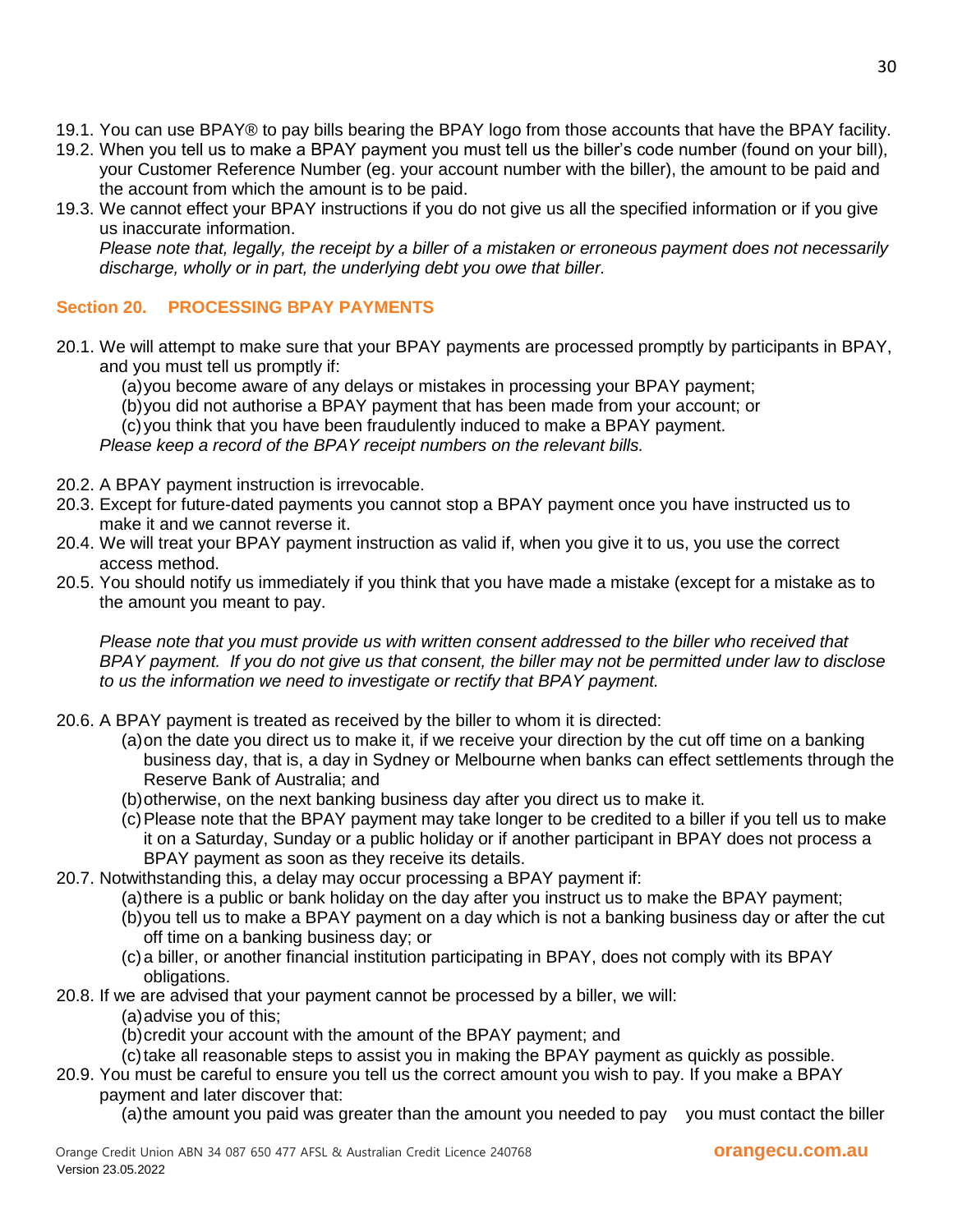to obtain a refund of the excess; or

- (b)the amount you paid was less than the amount you needed to pay you can make another BPAY payment for the difference between the amount you actually paid and the amount you needed to pay.
- 20.10. If you are responsible for a mistaken BPAY payment and we cannot recover the amount from the person who received it within 20 banking business days of us attempting to do so, you will be liable for that payment.

## **Section 21. FUTURE-DATED BPAY PAYMENTS**

*Please note that this is an optional facility depending on whether we offer it.*

- 21.1. You may arrange BPAY payments up to 60 days in advance of the time for payment. If you use this option you should be aware of the following:
	- (a)You are responsible for maintaining, in the account to be drawn on, sufficient cleared funds to cover all future-dated BPAY payments (and any other drawings) on the day(s) you have nominated for payment or, if the account is a credit facility, there must be sufficient available credit for that purpose.
	- (b)If there are insufficient cleared funds or, as relevant, insufficient available credit, the BPAY payment will not be made and you may be charged a dishonour fee.
	- (c)You are responsible for checking your account transaction details or account statement to ensure the future-dated payment is made correctly.
	- (d)You should contact us if there are any problems with your future-dated payment.
	- (e)You must contact us if you wish to cancel a future-dated payment after you have given the direction but before the date for payment. You cannot stop the BPAY payment on or after that date.

## **Section 22. CONSEQUENTIAL DAMAGE FOR BPAY PAYMENTS**

- 22.1. This clause does not apply to the extent that it is inconsistent with or contrary to any applicable law or code of practice to which we have subscribed. If those laws would make this clause illegal, void or unenforceable or impose an obligation or liability which is prohibited by those laws or that code, this clause is to be read as if it were varied to the extent necessary to comply with those laws or that code or, if necessary, omitted.
- 22.2. We are not liable for any consequential loss or damage you suffer as a result of using BPAY, other than loss due to our negligence or in relation to any breach of a condition or warranty implied by the law of contracts for the supply of goods and services which may not be excluded, restricted or modified at all, or only to a limited extent.

#### **Section 23. USING OSKO**

- 23.1. You can use Osko® to make payments from those accounts that have the Osko facility.
	- (a)make an Osko payment
	- (b)make scheduled and recurring Osko payments
	- (c)receive payment reminders
	- (d)pay bills bearing the Osko logo from those accounts that have the Osko facility.
- 23.2. When you tell us to make an Osko payment you must tell us the payee's PayID or the details of the payee's account, the amount to be paid and the account from which the amount is to be paid.
- 23.3. We cannot effect your Osko instructions if you do not give us all the specified information or if you give us inaccurate information.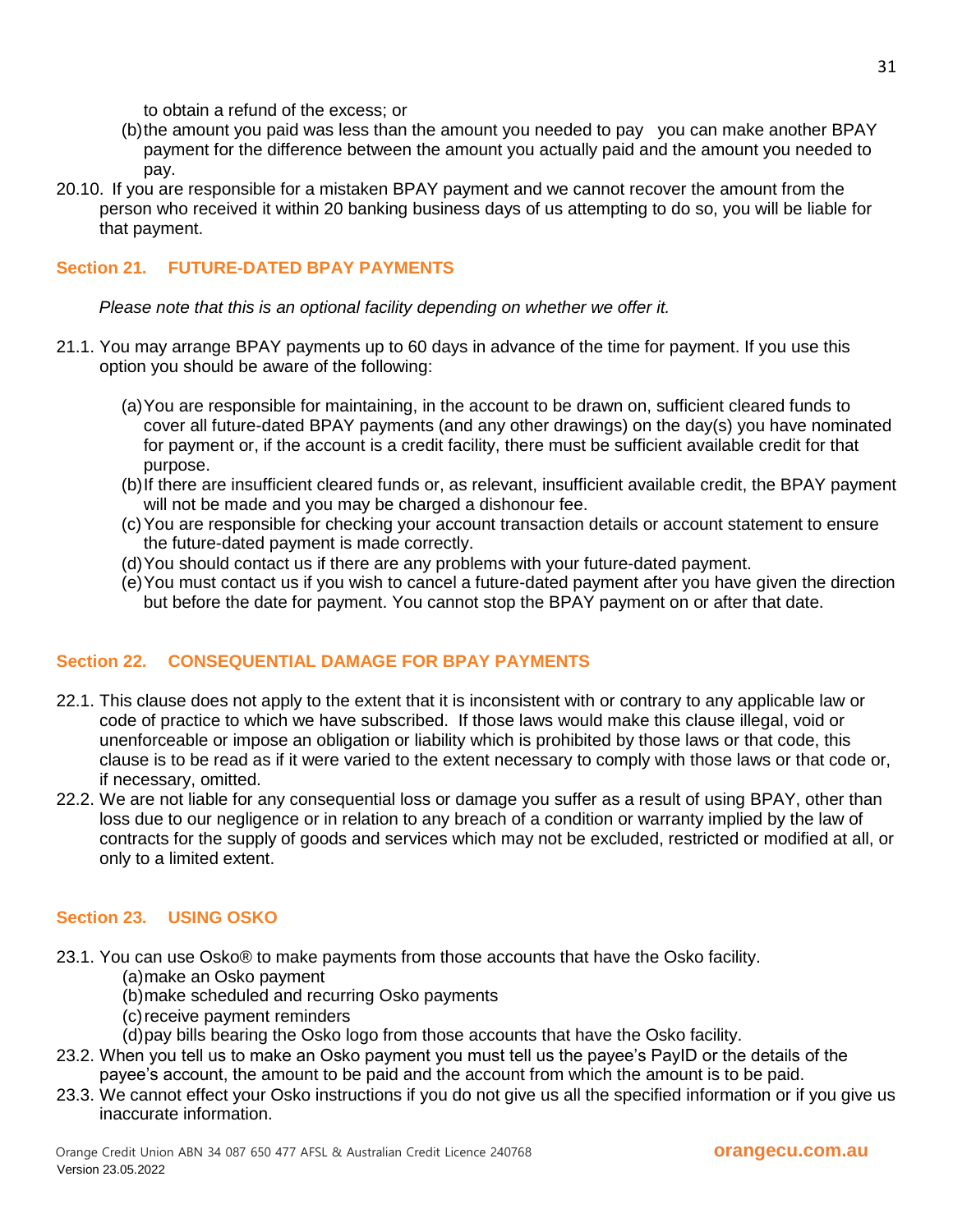## **Section 24. PROCESSING OSKO PAYMENTS**

- 24.1. We will attempt to make sure that your Osko payments are processed promptly by participants in Osko, and you must tell us promptly if:
	- (a)you become aware of any delays or mistakes in processing your Osko payment;
	- (b)you did not authorise an Osko payment that has been made from your account; or
	- (c)you think that you have been fraudulently induced to make an Osko payment.
- 24.2. A Osko payment instruction is irrevocable.
- 24.3. Except for scheduled and recurring Osko payments,. you cannot stop an Osko payment once you have instructed us to make it and we cannot reverse it.
- 24.4. We will treat your Osko payment instruction as valid if, when you give it to us, you use the correct access method.
- 24.5. You should notify us immediately if you think that you have made a mistake (except for a mistake as to the amount you meant to pay).
- 24.6. If we are advised that your payment cannot be processed by a biller, we will:
	- (a)advise you of this;
	- (b)credit your account with the amount of the Osko payment; and
	- (c)take all reasonable steps to assist you in making the Osko payment as quickly as possible.

## **Section 25. SCHEDULED AND RECURRING OSKO PAYMENTS**

Please note that this is an optional facility depending on whether we offer it.

You may schedule Osko payments up to 60 days in advance of the time for payment and you can also schedule recurring Osko payments. If you use this option you should be aware of the following:

- (a)you are responsible for maintaining, in the account to be drawn on, sufficient cleared funds to cover all scheduled and recurring Osko payments (and any other drawings) on the day(s) you have nominated for payment or, if the account is a credit facility, there must be sufficient available credit for that purpose;
- (b)if there are insufficient cleared funds or, as relevant, insufficient available credit, the Osko payment will not be made and you may be charged a dishonour fee;
- (c)you are responsible for checking your account transaction details or account statement to ensure that the scheduled or recurrent Osko payment is made correctly;
- (d)you should contact us if there are any problems with your scheduled or recurrent Osko payments;
- (e)you must contact us if you wish to cancel a scheduled or recurrent Osko payment after you have given the direction but before the date for payment.

#### **Section 26. REGULAR PAYMENT ARRANGEMENTS**

- 26.1. You should maintain a record of any regular payment arrangement that you have entered into with a Merchant.
- 26.2. To change or cancel any regular payment arrangement you should contact the Merchant or us at least 15 days prior to the next scheduled payment. If possible you should retain a copy of this change/cancellation request.
- 26.3. Should your card details be changed (for example if your Visa Card was lost, stolen or expired and has been replaced) then you must request the Merchant to change the details of your existing regular payment arrangement to ensure payments under that arrangement continue. If you fail to do so your regular payment arrangement may not be honoured, or the Merchant may stop providing the goods and/or services.
- 26.4. Should your Visa Card or your accounts with us be closed for any reason, you should immediately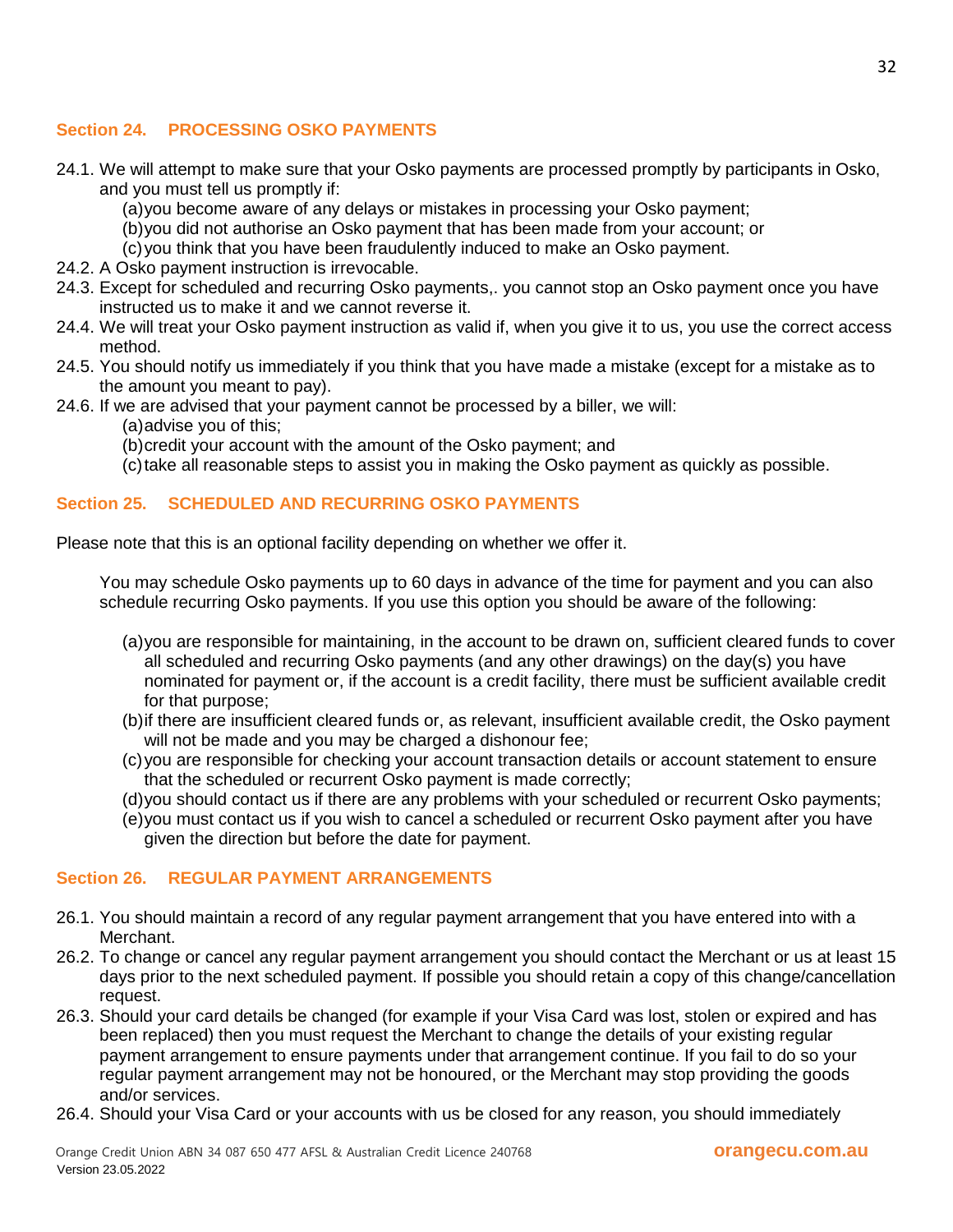contact the Merchant to change or cancel your regular payment arrangement, as the Merchant may stop providing the goods and/or services.

## **Section 27. AUTHORITY TO RECOVER MISTAKEN OR MISDIRECTED PAYMENTS**

Where we and the sending financial institution determine that an NPP Payment made to your Account is either a Mistaken Payment or a Misdirected Payment, we may, without your consent, and subject to complying with any other applicable Terms and Conditions, deduct from your Account, an amount up to the original amount of the Mistaken Payment or Misdirected Payment. We will notify you if this occurs.

## **ABOUT THE CUSTOMER OWNED BANKING CODE OF PRACTICE**

Mutual banking delivers member-focused, competitive services. Credit unions and mutual building societies are customer-owned financial institutions committed to putting their members first.

The Customer Owned Banking Code of Practice, the code of practice for credit unions and mutual building societies, is an important public expression of the value we place on improving the financial wellbeing of our individual members and their communities.

Our 10 Key Promises to you are

- 1. We will be fair and ethical in our dealings with you
- 2. We will focus on our members
- 3. We will give you clear information about our products and services
- 4. We will be responsible lenders
- 5. We will deliver high customer service and standards
- 6. We will deal fairly with any complaints
- 7. We will recognise member rights as owners
- 8. We will comply with our legal and industry obligations
- 9. We will recognise our impact on the wider community
- 10. We will support and promote this Code of Practice.

You can download a copy of the Customer Owned Banking Code of Practice here: <http://www.customerownedbanking.asn.au/media-a-resources/publications/cobcop>

If you have a complaint about our compliance with the Customer Owned Banking Code of Practice you can contact:

Code Compliance Committee Mutuals PO Box 14240 Melbourne VIC 8001 Phone: 1800 367 287 Fax: 03 9613 7481 info@codecompliance.org.au www.cobccc.org.au/for-consumers/resolving-complaints

The Code Compliance Committee Mutuals (CCC) is an independent committee, established in accordance with the Code, to ensure that subscribers to the Code are meeting the standards of good practice that they promised to achieve when they signed up to the Code. The CCC investigates complaints that the Code has been breached and monitors compliance with the Code through as mystery shopping, surveys, compliance visits and complaint handling.